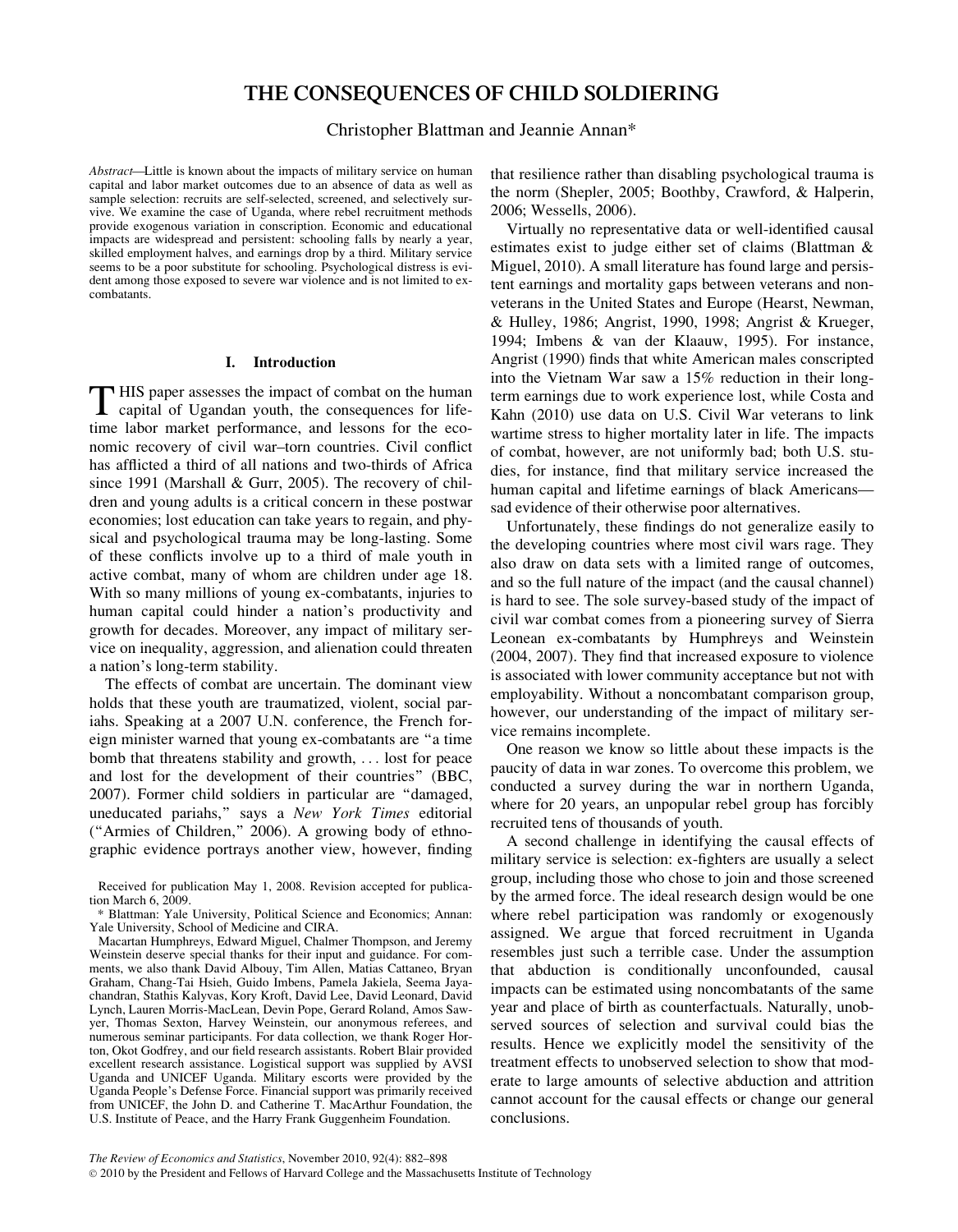The results suggest that the largest and most pervasive impact of abduction is on education and earnings, largely due to time away from civilian schooling and work experience. This educational deficit impedes labor market success: while abducted youth are just as likely to be employed, they are half as likely to be engaged in skilled work and earn wages that are lower by a third.

The data also support a growing body of ethnographic evidence that finds ex-soldiers to be socially and psychologically resilient. Community acceptance of former abductees is high, and they report similar levels of social support as do nonabductees. Abductees also exhibit little difference in aggression. Finally, we highlight evidence that formerly abducted youth do report 15% more symptoms of emotional distress, in large part because of exposure to more extreme violence (Annan & Blattman, 2009). Considering the high incidence of violence received and perpetrated, this result speaks to a remarkable resilience among youth, even among those youth reporting the highest levels of distress, a conclusion bolstered by in-depth interview evidence (Annan, Brier, & Aryemo, 2008).

These results challenge the conventional assumptions about ex-combatants. Unfortunately our counterfactual nonabducted youth in the war zone—does not help to identify the impact of war on noncombatants. Rather, our approach assesses the added impact of military service on youth already in a war zone. This incremental effect is important in order to address postwar gaps in reintegration, especially when so many policymakers and aid agencies appear to be ignoring the largest gaps. We conclude with policy lessons for ex-combatant reintegration and postconflict recovery.

#### II. Background

### A. War and Abduction in Northern Uganda

Historically Uganda's economic power rested in the south, while political and military power came from the north (Omara-Otunnu, 1994). In 1986, however, southern rebels overthrew a government and army dominated by a northern ethnic group, the Acholi. Several Acholi guerrilla forces resisted the takeover, but settled for peace or were defeated by 1988. A handful of these fighters refused to settle, however, and gathered under a spiritual leader named Joseph Kony to form the Lord's Resistance Army (LRA; Doom & Vlassenroot, 1999; Allen, 2005). Like many other armed group leaders in Africa, Kony is widely believed to possess spiritual powers. He claims to seek a spiritual cleansing of Uganda and theocratic rule.

The decision to continue fighting was an unpopular one, however, and the LRA received little public support. With few recruits and no material resources, the LRA immediately took to looting homes and abducting youth to maintain supplies and force. The Acholi populace, after three years of such abductions and looting, began to join a governmentsponsored defense militia in 1990. To punish this betrayal and dissuade further collaboration, in 1991 Kony ordered the widespread killing and mutilation of Acholi civilians, further alienating the population (Behrend, 1999; Branch, 2005).

LRA activity was initially low, but in 1994 and 1995, in response to Uganda's support for Sudanese rebels, the government of Sudan began supplying Kony with weapons and territory on which to build bases. Sudan's support invigorated the LRA, and rebel attacks and abductions escalated dramatically after 1996.

Abduction was on a large scale and seemingly indiscriminate; 60,000 to 80,000 youth are estimated to have been abducted (Annan, Blattman, & Horton, 2006; Pham, Vinck, & Stover, 2007), and more than a quarter of males currently aged 14 to 30 in our study region were abducted for at least two weeks (table 1). Most were abducted after 1996 and from one of the Acholi districts of Gulu, Kitgum, or Pader (figure 1).

Youth were typically taken by roving groups of ten to twenty rebels during night raids on rural homes. Adolescent males appear to have been the most pliable, reliable, and effective forced recruits, and so were disproportionately targeted by the LRA (Beber & Blattman, 2008). Youth under age 11 and over 24 tended to be avoided, as seen in figure 2, and had a high probability of immediate release. Lengths of abduction ranged from 1 day to 10 years, averaging 8.9 months in our sample (table 1). Youth who failed to escape were trained as fighters and, after a few months, received a gun. Two-thirds of abductees were forced to perpetrate a crime or violence. A third eventually became fighters, and a fifth were forced to murder soldiers, civilians, or even family members in order to bind them to the group, reduce their fear of killing, and discourage disobedience.

Eighty-four percent of abductees eventually escaped, usually in an unsupervised moment such as the heat of battle. The remainder perished, as no more than 1,000 abducted youth (about 1% of all abductees) are thought to remain with the LRA at this time. An amnesty has been granted to all ''returnees'' and community acceptance rates are high; fewer than 2% report insults or fear from their community and family.

### B. Current Practice and Evidence

The focus on trauma in the wake of war and disaster is pervasive, and youth postconflict programs concentrate heavily on psychosocial care (Cohn & Goodwin-Gill, 1994; Machel, 1996; ILO, 2003; CSUCS, 2005; Wessells, 2006). In Uganda, foreign aid has concentrated on psychosocial programs for former abductees, a focus driven by abundant anecdotal evidence of social rejection and trauma. For example, one youth we interviewed is haunted by being forced to kill his brother: ''I started dreaming of him a week after the incident, and at times I would see him during the day. How I beat him would all re-surface.'' Frequently reliving such events through nightmares or flashbacks is a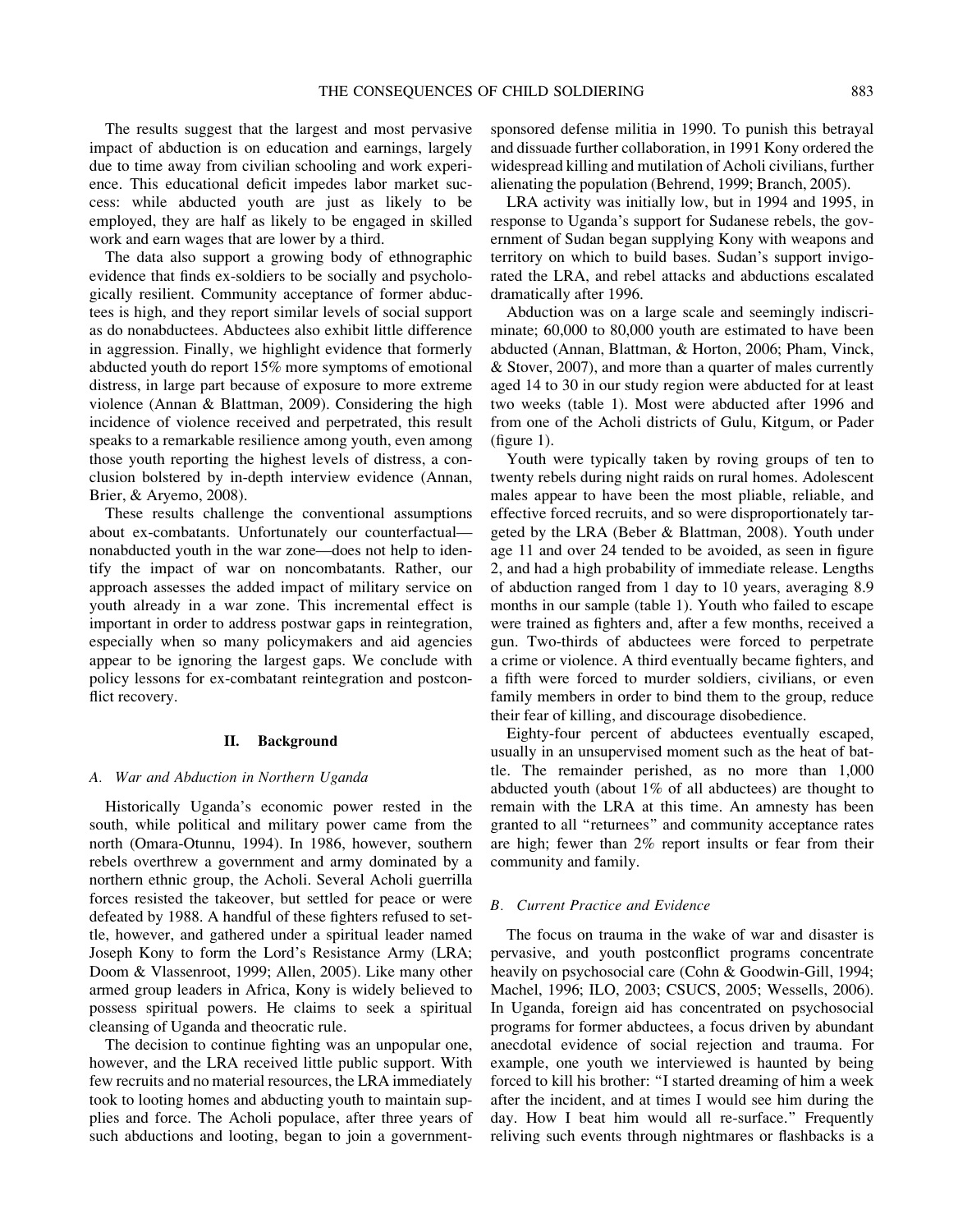|                                                                      |                                                                                                                                              |                           |              | Sample Mean                 |                           |
|----------------------------------------------------------------------|----------------------------------------------------------------------------------------------------------------------------------------------|---------------------------|--------------|-----------------------------|---------------------------|
| Variable Name                                                        | Description                                                                                                                                  |                           | Abducted     | Abducted<br>ž               | Number of<br>Observations |
| Months abducted<br>War experiences                                   | Length of the respondent's longest abduction, in months                                                                                      |                           | 8.9 [15.6]   |                             | 462                       |
| Age of abduction                                                     | Age (in years) at the time of the respondent's longest abduction<br>Sum of 17 indicators of violence witnessed, received, or upon own family |                           | 15.3 [4.7]   |                             | 462<br>738                |
| Index of violence experienced                                        |                                                                                                                                              | 5.0 [3.1]                 | 7.2 [2.7]    | 3.2 [2.1]                   |                           |
| Education and labor market outcomes<br>Index of violence perpetrated | Sum of 8 indicators of violence perpetrated by the respondent (self-reported)                                                                | $0.7$ [1.4]               | $1.5\ [1.8]$ | $0.1\,[0.3]$                | 738                       |
| Educational attainment                                               | Highest level of education obtained (including tertiary and vocational training)                                                             | 7.4 [3.0]                 | 7.1 [2.9]    | 7.6 [3.0]                   | 741                       |
| Indicator for functional literacy                                    | Indicator equaling 1 if a respondent reports being able to read a book or a newspaper<br>in any language                                     | 0.75 [0.43]               | 0.69 [0.46]  | 0.80 [0.40]                 | 741                       |
| Indicator for any work in past month                                 | Indicator equaling 1 if days employed were greater than zero                                                                                 | $0.64$ [0.48]             | 0.69 [0.46]  | 0.61 [0.49]                 | 741                       |
| Indicator for capital or skill-intensive work                        | Indicator equaling 1 if the main occupation is a profession, a vocation, or a small business                                                 | $0.10$ [0.30]             | 0.08 [0.26]  | $0.12$ [0.32]               | 741                       |
| Daily wage (in Uganda shillings)<br>Psychosocial outcomes            | Gross cash earnings in the past month divided by days employed; 237 observations are undefined                                               | 3,2218,621                | 2,498 4,941  | 3,91511,018                 | 504                       |
| Index of psychological distress                                      | Sum of 19 survey questions on symptoms of depression and traumatic stress                                                                    | 4.0 [2.4]                 | 4.2 [2.5]    | 3.8 [2.2]                   | 741                       |
| Indicator for top 25% of distress index                              | Indicator equaling 1 if the psychological distress index exceeds a score of 5 (the top quartile)                                             | $0.27$ [0.4]              | 0.32 [0.5]   | $0.23$ [0.4]                | <b>FK</b>                 |
| Index of social support                                              | Sum of 14 questions on concrete social support received from family and friends in past month                                                |                           | 5.5 [2.4]    | $5.5 [2.5]$<br>$0.07 [0.3]$ | 741                       |
| Indicator for hostility                                              | Indicator equaling 1 if reported being one of four hostile behaviors                                                                         | $5.5$ [2.4]<br>0.07 [0.3] | 0.07 [0.3]   |                             |                           |
| Indicator for a physical fight                                       | Indicator equaling 1 if the respondent reported being in a physical fight in the past 6 months                                               | 0.07 [0.3]                | 0.07 [0.2]   | 0.07 [0.3]                  | 741                       |

Sample means weighted by inverse sampling and inverse attrition probabilities. Standard deviations are in brackets.

inverse and i

means weighted by inverse sampling

Sample:

attrition probabilities. Standard deviations are in brackets.

common symptom following traumatic events, and nightmares are one of the most commonly reported symptoms of distress in the sample (Annan & Blattman, 2009).

Some psychological studies emphasize high levels of traumatic stress among child soldiers. One Ugandan study compared abducted to nonabducted youth in the war zone and concluded that abducted youth were more anxious and depressed, more hostile, less prosocially active, and less confident (MacMullin & Loughry, 2002). A second study identified clinical posttraumatic stress in 97% of abductees (Derluyn et al., 2004). Both studies, however, used nonrandom convenience samples and did not discuss potential selection effects. The validity of their conclusions is thus questionable.

In contrast, other literature on child and refugee mental health emphasizes the resiliency of victims of traumatic events, as well as the concentration of disabling trauma in a minority (Miller & Rasco, 2004; Wessells, 2006). Conclusions remain uncertain, however, because few studies consider endogeneity problems and measuring trauma and distress across cultures is challenging at best. Hollifield et al. (2002) review 394 studies of war trauma and conclude that most ''are either descriptive or include quantitative data from instruments that have limited or untested validity and reliability.''

Presurvey qualitative fieldwork suggested that disabling distress was the exception. Forty youth were selected for indepth interviews and assessments, including multiple interviews of the youth and his family, friends, teachers, and coworkers. These interviews suggested that aggression was low and that social reintegration and psychological resilience were widespread (Annan et al., 2008). Symptoms of distress that interfered with daily functioning, a defining element of psychological disorder, seemed to be concentrated in a minority and were not limited to former abductees.

Rather, in the minds of many of abducted youth and their families, the interruption of education and employment was of greater concern. Youth complained of difficulty reentering the school system, creating an education gap that limited their options in the labor market. According to one elder, ''The youth who have not been abducted are engaged in different activities like business and vocational work like carpentry, because they had the opportunity to acquire the different skills.''

Youth earn income mainly through small entrepreneurial activities. Some require little capital or skill (such as collecting firewood), while others require a little capital (hawking goods), moderate capital (a bicycle taxi), or substantial capital and skills (tailoring). This labor market is dynamic, and as youth accumulate skills and funds, they shift to more productive work. One youth began making charcoal from discarded wood. With his profits, he purchased a bicycle and began a taxi service, and with these profits, he educated himself and later opened a small store. Qualitatively, abduction appears to interrupt this accumulation of skills and capital and thus stalls productive employment.

TABLE 1.—DESCRIPTION OF

TABLE 1. - DESCRIPTION OF KEY VARIABLES: WAR EXPERIENCES AND POSTWAR OUTCOMES VARIABLES: WAR

EXPERIENCES AND POSTWAR

**OUTCOMES**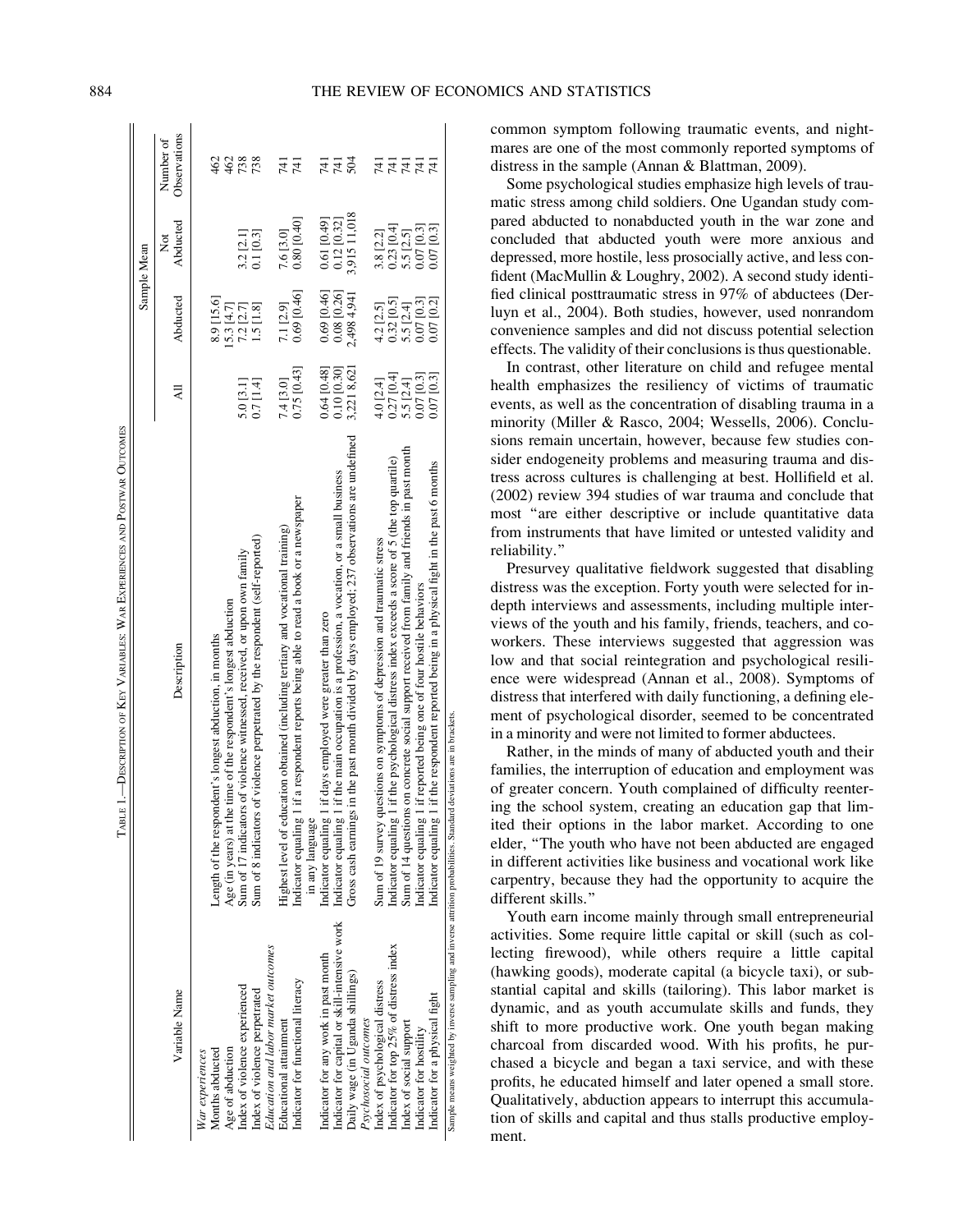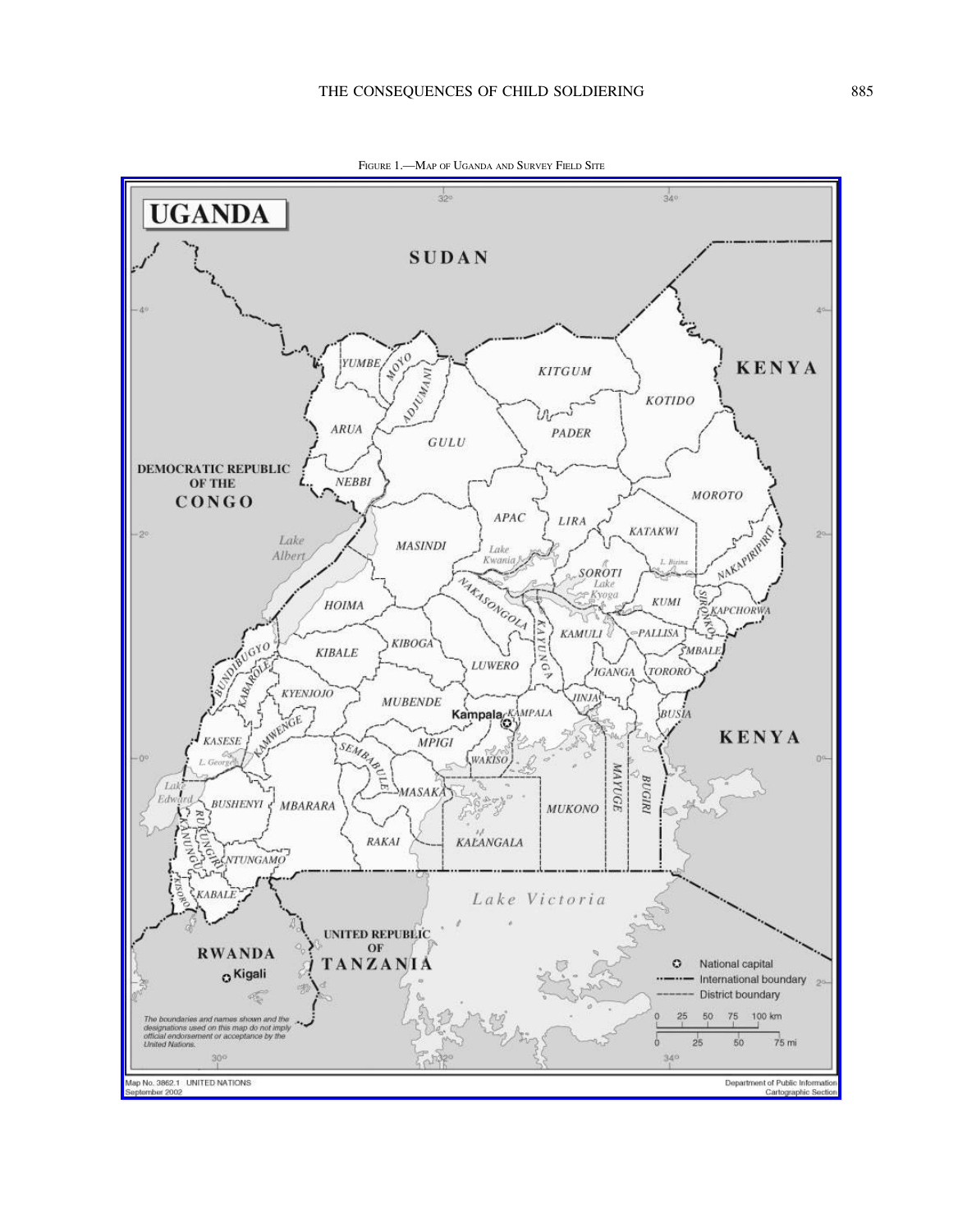FIGURE 2.—DISTRIBUTION OF ABDUCTIONS BY AGE AT THE TIME OF ABDUCTION



The bars represent a probability mass function for age at the time of longest abduction, and so sum to 1. The data include absentee youth and youth who have since died or did not return from abduction (collected from the household survey).

## III. Data and Measurement

In 2005 and 2006 we conducted phase 1 of the Survey of War Affected Youth (SWAY), a survey of 741 males born between 1975 and 1991 in one of eight rural subcounties in the districts of Kitgum and Pader.<sup>1</sup> To minimize attrition from migration and mortality, we tried to identify a representative sample of youth living in the eight subcounties before the conflict. We randomly sampled 1,100 households from U.N. World Food Programme lists compiled in 2002. Ninety-three percent of these households were found, and Acholi enumerators worked with household heads to develop a roster of household members in  $1996<sup>2</sup>$  We chose the year 1996 because it was easily recalled as the date of the first election since 1980 and because it predates 85% of local abductions. A sample of 870 surviving male youth was drawn from this retrospective roster. Abductees were oversampled.

Of surviving males, 41% had moved since 1996, and enumerators attempted to track all migrants; 741 (84%) were located, including all nonmigrants and 70% of migrants. We interviewed the families of all 129 unfound youth for data on abduction experiences and current outcomes and collected demographic data on the 349 youth who had died or not returned from abduction.

The 741 youth who completed the survey provided data on their war experiences as well as current well-being and outcomes. Key variables are described in table 1. Two aspects of these data are noteworthy. First, war experiences are self-reported and retrospective.<sup>3</sup> Second, the measures of violence, social integration, hostility, and distress are additive indices of questions commonly used for measuring psychosocial well-being in conflict zones. Each is described in more detail below.

### IV. Empirical Strategy

We develop a comparison group of nonabducted youth in the war zone who for largely exogenous reasons were never abducted. We can interpret the difference in outcomes as the incremental effect of conscription in communities subjected to abduction. This counterfactual is a crucial one if we are interested in addressing reintegration gaps—that is, closing any inequality between combatants and noncombatants, or providing reparations beyond those received by other war-affected populations. We discuss the effects of war on nonabducted youth in section VII.

# A. Dealing with Endogenous Selection into the Armed **Group**

The fundamental empirical problem we face is that we cannot observe an ex-combatant's well-being in the absence of abduction. The standard solution is the counterfactual approach, where a relevant control group is found and the average treatment effect (ATE) is estimated by taking the difference in the outcomes of the treated and controls (Rubin, 1974; Imbens & Wooldridge, 2008). The estimated ATE is only as reliable as the counterfactual, of course, and it will be unbiased only when abduction and potential outcomes are independent.

In the case of ex-combatants, we are concerned that current differences are the result of prewar traits that led to selection into the armed group. To deal with such potential endogeneity, we look for situations where participation in the armed group is independent of outcomes conditional on observed prerecruitment variables. LRA abduction presents just such an unlikely case.

Interviews with LRA leaders suggest that the most common types of selection are not present. First, self-selection into the armed group was nonexistent in the subcounties we surveyed. The LRA's murder and mutilation of civilians in 1991 destroyed what little support the group ever enjoyed,

 $1$  Subcounties include 25 to 100 villages and range from 10,000 to 40,000 people. The eight subcounties represent roughly 10% of each district and 5% of all Acholi. These clusters were not selected randomly since poor security limited our team to subcounties that could be reached within a 90-minute drive from Kitgum and were visited regularly by our military escorts. We selected subcounties of varying size that seemed

representative of the region as a whole. <sup>2</sup> These lists are an approximate census of the population since the entire population in each subcounty was displaced and receiving food aid. Based on interviews with local leaders, we believe that most households left family members in the camp, in part to receive the food aid. Hence these households' youth would be included in the sample frame. We estimate 5% of households left entirely and so do not enter the sample frame, introducing unknown selection.

<sup>&</sup>lt;sup>3</sup> We took several measures to guard against youth misrepresenting themselves as abductees (in the hopes of aid). We emphasized the absence of any link between the study and aid. Abduction data were also collected separately from the household head, and irregularities were investigated. Finally, the survey asked more than 200 detailed questions on abduction. Only 5% of abductees raised suspicion, and reclassifying these has no material impact on our conclusions.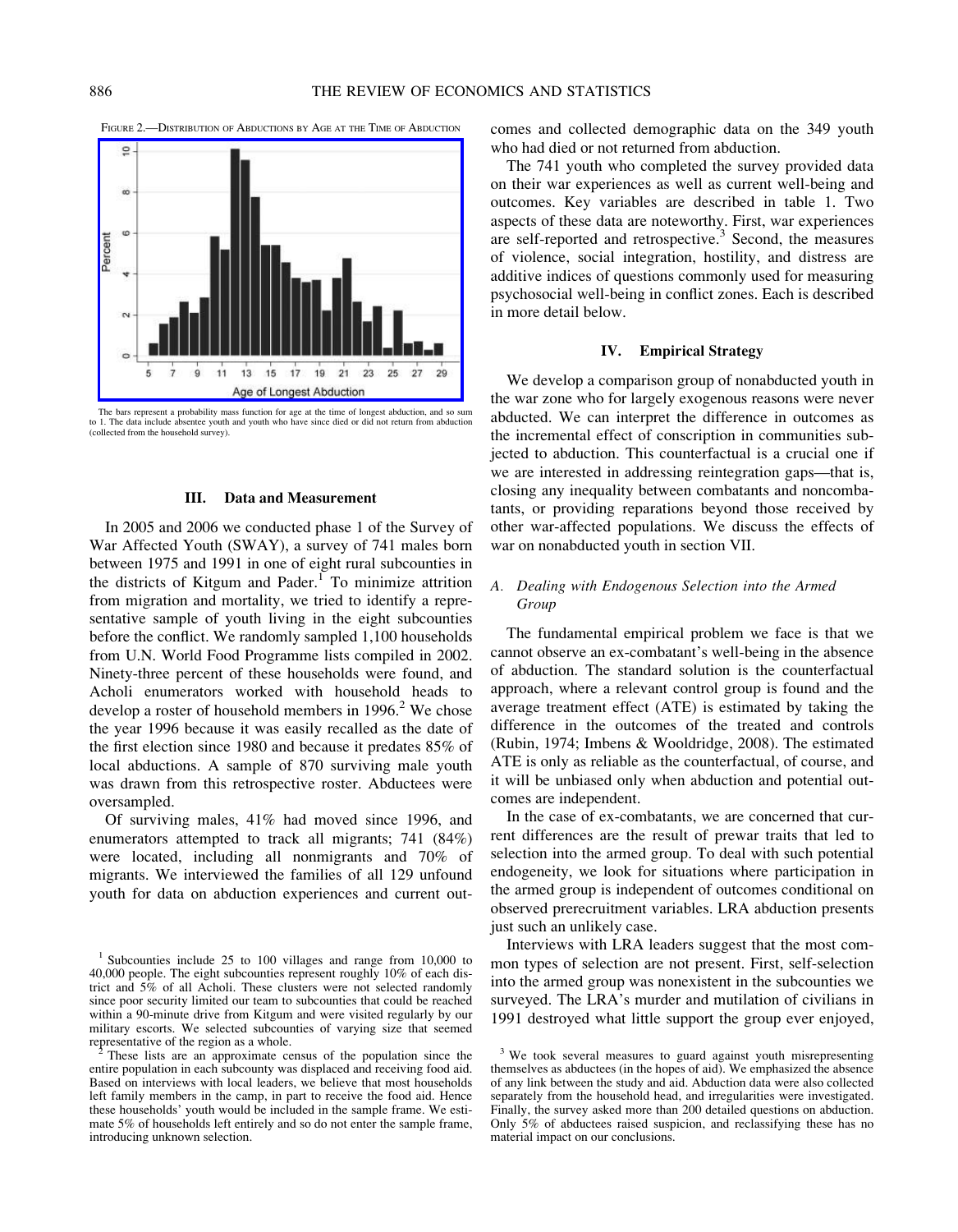|                                                    | (1)                         | (2)                              | (3)                               | (4)                              |
|----------------------------------------------------|-----------------------------|----------------------------------|-----------------------------------|----------------------------------|
|                                                    | Abducted versus Nonabducted |                                  | Militia versus Nonmilitia Members |                                  |
|                                                    |                             | Difference in Means <sup>b</sup> |                                   | Difference in Means <sup>b</sup> |
| <b>Pretreatment Covariate</b>                      | Unconditional               | Conditional                      | Unconditional                     | Conditional                      |
| Year of birth <sup>a</sup>                         | $1.02$ [0.44]**             | $1.27$ [0.51]**                  | $2.76$ [0.82]***                  | $2.31$ [0.65]***                 |
| Indicator for father a farmer <sup>a</sup>         | $0.01$ [0.02]               | $-0.01$ [0.02]                   | $0.06$ [0.04]                     | $0.05$ [0.04]                    |
| Household size in 1996 <sup>a</sup>                | $-0.33$ [0.41]              | $-1.51$ [0.32]***                | $0.34$ [1.01]                     | $1.32$ [0.54]**                  |
| Landholdings in $1996^a$                           | $0.57$ [2.09]               | $-1.46$ [2.72]                   | $-6.69$ [4.13]                    | $-7.12$ [4.28]                   |
| Indicator for top 10% of landholdings <sup>a</sup> | $0.00$ [0.03]               | $-0.02$ [0.03]                   | $-0.10$ [0.04]**                  | $-0.12$ [0.05]**                 |
| Cattle in 1996 <sup>a</sup>                        | 5.12 [4.14]                 | 6.21 [4.98]                      | $-10.07$ [6.18]                   | $-4.51$ [3.51]                   |
| Other livestock in 1996 <sup>a</sup>               | $0.96$ [2.72]               | $2.07$ [1.66]                    | $-6.25$ [2.60]**                  | $-1.94$ [2.38]                   |
| Indicator for plow ownership in 1996 <sup>a</sup>  | $0.03$ [0.07]               | $-0.01$ [0.04]                   | $-0.18$ [0.08]**                  | $-0.06$ [0.04]                   |
| Indicator for uneducated father                    | $0.01$ [0.02]               | $0.02$ [0.02]                    | $-0.05$ [0.03]                    | $-0.12$ [0.04]***                |
| Father's years of schooling                        | $-0.05$ [0.28]              | $-0.06$ [0.30]                   | $-0.04$ [0.44]                    | $0.41$ [0.43]                    |
| Indicator for uneducated mother                    | $-0.01$ [0.03]              | $-0.01$ [0.04]                   | $0.09$ [0.08]                     | $0.05$ [0.10]                    |
| Mother's years of schooling                        | $-0.10$ [0.26]              | $-0.12$ [0.34]                   | $-0.44$ [0.41]                    | $-0.14$ [0.65]                   |
| Indicator for paternal death before 1996           | $0.02$ [0.04]               | $0.03$ [0.05]                    | $0.04$ [0.13]                     | $0.05$ [0.11]                    |
| Indicator for maternal death before 1996           | $0.01$ [0.02]               | $0.02$ [0.02]                    | $-0.07$ [0.04]*                   | $-0.03$ [0.03]                   |
| Indicator for orphaning before 1996                | $0.00$ [0.02]               | $-0.02$ [0.02]                   | $-0.05$ [0.02]**                  | $-0.01$ [0.02]                   |

TABLE 2.—COMPARISON OF MEANS

Robust standard errors in brackets, clustered by location. All estimates weighted by inverse sampling probabilities and inverse attrition probabilities. \*Significant at 10%. \*\*Significant at 5%. \*\*\*Significant at 1%. <sup>a</sup>Mean differences include data from unfound and nonsurviving youth, and omit inverse attrition weights.

<sup>b</sup>The unconditional difference is a simple difference in means, while the conditional difference is the coefficient on abduction from a weighted least squares regression of the covariate on abduction and all other prewar covariates (weighted by inverse sampling and attrition probabilities).

and by the early 1990s, when Kony's forces expanded operations into Kitgum and Pader, abduction had become the sole means of recruitment. In fieldwork, it proved nearly impossible, even with the help of former rebel leaders, to find youth who voluntarily joined after 1991.

Second, LRA officers explained that by neither design nor accident did they abduct a select group. Typical of East Africa, rural Acholi households live in relative isolation, in the midst of their fields rather than in villages. This custom made them particularly vulnerable to the roving raiding parties. Rebels usually invaded homesteads at night, abducting all able-bodied civilians to carry loot. We interviewed roughly two dozen junior officers from the LRA who had returned under the amnesty. According to these raiding party leaders, targets were generally unplanned and arbitrary; they raided whatever homesteads they encountered, regardless of wealth or other traits. In essence, their strategy was to abduct first and sort out later. Junior officers were instructed to release young children and older adults, but to keep all adolescent and young adult males. Indeed, fewer than 5% of males abducted between the ages of 10 and 24 were released.

The survey data support these claims. We gathered retrospective data on prewar levels of household wealth (land, livestock, and plows), and parents' education, occupation, and death—measures that predict abduction in armed groups elsewhere in Africa (Cohn & Goodwin-Gill, 1994; Honwana, 2005; Humphreys & Weinstein, 2006). We observe little difference in prewar traits between the abducted and nonabducted, as seen by the unconditional and conditional mean differences in columns 3 and 4 of table 2. None of the unconditional differences in means except year of birth are significant at even a 10% level, and nearly all differences are close to 0. Conditional mean differences, which control for all other pretreatment covariates, are generally small as well.

Abducted and nonabducted youth differ only in mean year of birth and mean prewar household size. This relationship between year of birth and abduction is expected, as a youth's probability of ever being abducted depended on how many years of the conflict he fell within the LRA's target age range. Moreover, abduction levels varied over the course of the war, so youth of some ages were more vulnerable to abduction than others. The significance of household size, meanwhile, is driven by households greater than 25 in number. We believe that rebel raiders, who traveled in small bands, were less likely to raid large, difficult-to-control households.

The distribution of predicted probabilities of abduction based on pretreatment data, in figure 3, offers more evidence of unconfoundedness. Probabilities are predicted from a logit regression of abduction on indicators for year and subcounty of birth, as well as all prewar household covariates. The predicted probabilities for abductees (the righthand panel) and nonabductees (the left-hand panel) overlap substantially. The difference in the abducted and nonabducted distributions is driven exclusively by year and subcounty of birth, and adding other prewar covariates leaves the distributions virtually undisturbed (an F-test of their joint significance yields a p-value of 0.40).

We can contrast LRA abduction to participation in local defense units (LDU), a militia under the Ugandan army command. Six percent of the sample is a current or past LDU member. Unlike abduction, prewar traits predict LDU participation; militia members come from poorer and more agricultural households (table 2, columns 3 and 4), and an  $F$ -test of all household characteristics yields a  $p$ -value of 0.05. The coefficients in the LDU regressions are also much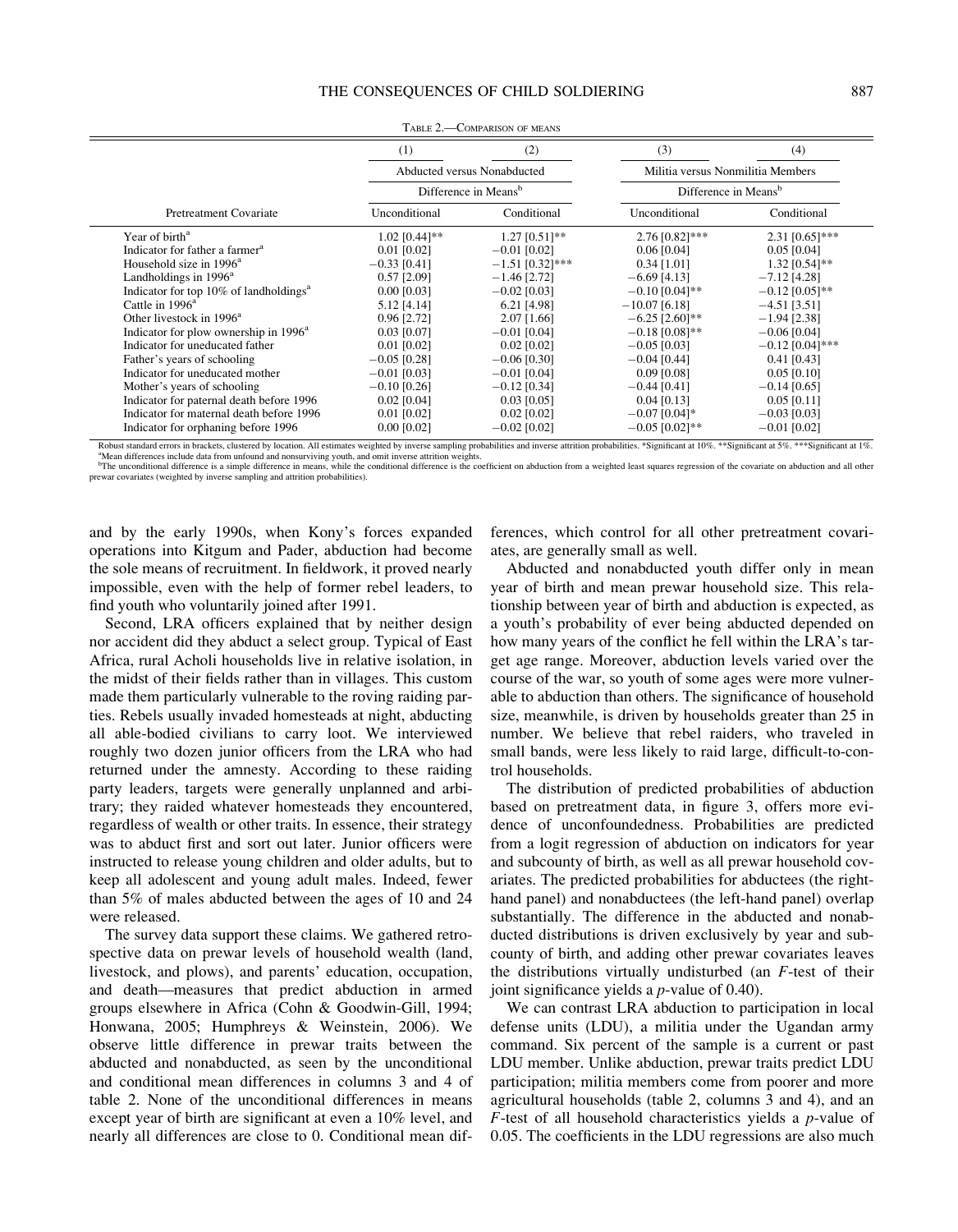

FIGURE 3.—DISTRIBUTIONS OF THE PREDICTED PROBABILITY OF ABDUCTION BASED ON AGE AND LOCATION ALONE VERSUS ALL PRETREATMENT COVARIATES (BY ABDUCTION STATUS)

 $N = 741$  males aged 14 to 30, weighted by the inverse sampling probability and the inverse attrition probability. Pretreatment covariates other than age and location dummy variables include mother's and father's education, mother's and father's death in 1996, initial household landholdings and assets, and father's main occupation.

larger than when predicting abduction. Collectively, the results support the assumption of unconfounded abduction.

#### B. Dealing with Selective Attrition and Survival

The tracking success rate of this study meets or exceeds the rates achieved by several gold standard panel surveys in poor countries (Thomas, Frankenberg & Smith 2001; Baird, Hamory & Miguel, 2008; Humphreys & Weinstein, 2008). Nevertheless, there are three main types of attritors: 12.4% of the 1996 sample migrated and were not found, 7.5% died, and 9.2% did not return from abduction (virtually all of whom can be presumed perished). Attrition patterns vary by treatment status: abductees are half as likely to be unfound migrants, twice as likely to have perished, and comprise all of those who did not return from abduction.

Attrition in large developing country panel surveys typically has little impact on coefficient estimates, even with attrition rates of 50% (Fitzgerald, Gottschalk, & Moffitt, 1998; Falaris, 2003). Even so, we worry that attrition due to war deaths and nonreturn might be particularly selective. To correct for observable attrition, we used the data collected from surviving and found household members to predict attrition probabilities (Fitzgerald et al., 1998). $4$  All regression estimates are weighted by the inverse of these probabilities to eliminate bias from observed determinants of attrition.

Not all attrition determinants are observed. For instance, if abductees who died tended to be the weak or less clever, then the estimated ATEs will be biased toward 0. Moreover, those who remain with the armed group are likely missing more education and work experience than the average returnee, also contributing to potential underestimation of our economic and educational ATEs. Accordingly, we employ a method of sensitivity analysis proposed by Lee (2005) whereby best-case and worst-case scenarios for differential attrition are constructed by trimming the distribution of the outcome in the group with less attrition (in this case, the nonabducted).

#### C. Estimation

Assuming conditional unconfoundedness, the most efficient and consistent approach to ATE estimation is a weighted least squares (WLS) regression with weighting on the inverse of a nonparametric estimate of the propensity score (Hirano, Imbens, & Ridder, 2003). Under WLS the regression function for outcome Y is

$$
Y_i = \beta_0 + \tau \cdot T_i + X_i^S \cdot \beta_1 + \varepsilon_i, \tag{1}
$$

where the treatment indicator  $T$  equals 1 if youth  $i$  was abducted, and the  $X<sup>S</sup>$  are the subset of covariates X that are significantly correlated with Y, conditional on treatment. The weights used are

$$
\omega_i = \omega(T_i, v_i, \rho_i) = \rho_i \cdot \pi_i \cdot \left(\frac{T_i}{\hat{e}(v_i)} + \frac{1 - T_i}{1 - \hat{e}(v_i)}\right). \tag{2}
$$

 $\rho_i$  and  $\pi_i$  are sampling and attrition weights, and  $\hat{e}(v_i)$  is a nonparametric estimate of the propensity score.

<sup>&</sup>lt;sup>4</sup> Data on attritors usually come from a prior round of survey data, while in this case, the data are provided by families. The third-party, retrospective nature of these data reduces the reliability of predicted attrition. The availability of data on current activity, however, is a distinct advantage over attrition-correction methods that rely on data from prior surveys.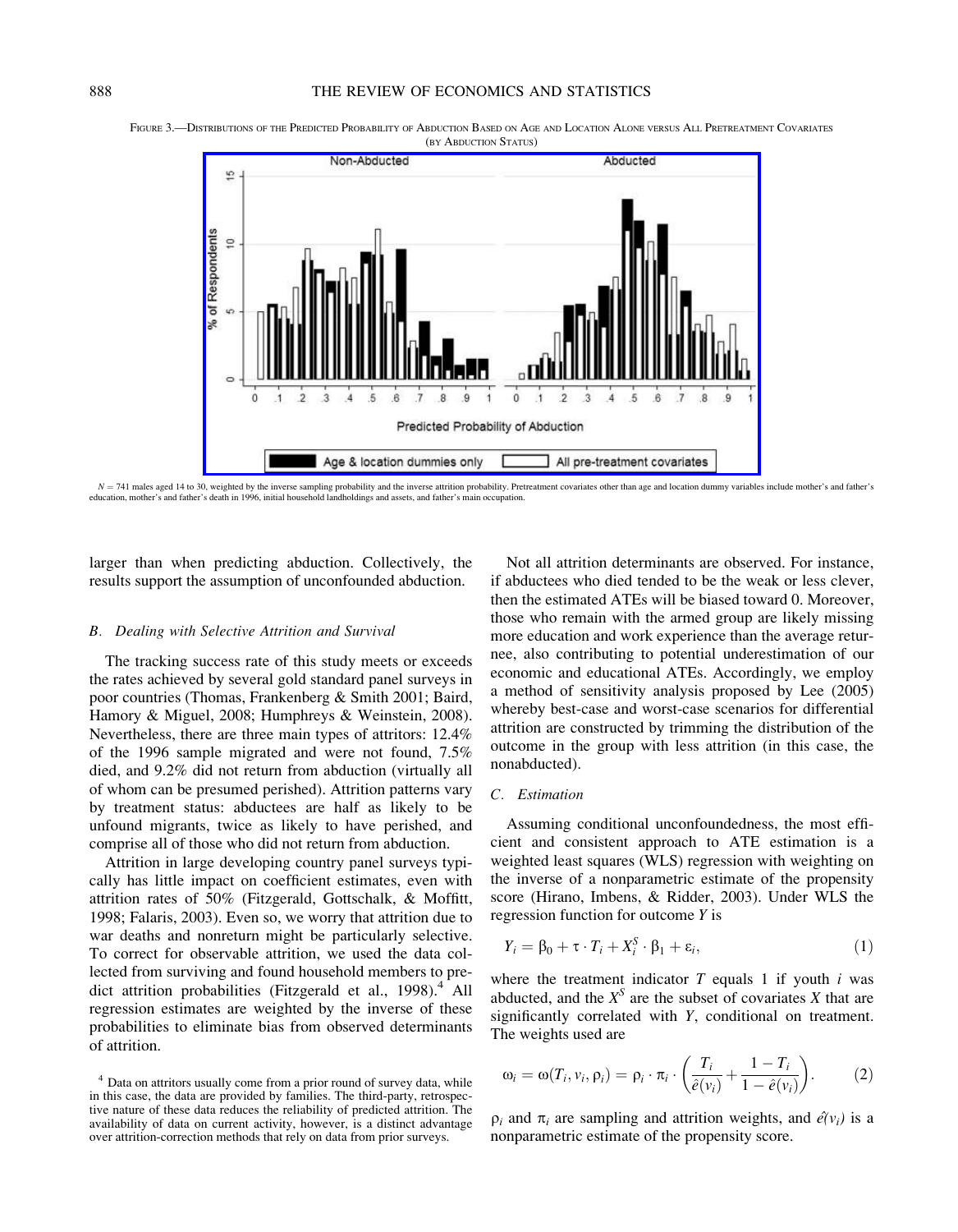| TABLE 3.—ESTIMATES OF THE AVERAGE TREATMENT EFFECT OF ABDUCTION |  |  |
|-----------------------------------------------------------------|--|--|
|-----------------------------------------------------------------|--|--|

| Dependent Variable                             | (1)<br>ATE        | (2)<br>Nonabducted mean | (3)<br>$\% \Delta$ |
|------------------------------------------------|-------------------|-------------------------|--------------------|
| Educational and labor market outcomes          |                   |                         |                    |
| Years of education                             | $-0.75$ [0.17]*** | 7.6                     | $-10\%$            |
| Indicator for functional literacy              | $-0.15$ [0.04]*** | 0.80                    | $-19%$             |
| Indicator for any employment in the past month | $0.03$ [0.04]     | 0.61                    | 5%                 |
| Indicator for capital- or skill-intensive work | $-0.05$ [0.02]**  | 0.12                    | $-43%$             |
| Log (Daily wage)                               | $-0.33$ [0.15]**  | n.a                     | n.a                |
| Psychosocial and health outcomes               |                   |                         |                    |
| Index of psychological distress                | $0.57$ [0.20]***  | 3.8                     | 15%                |
| Indicator for top quartile of distress         | $0.11$ [0.04]***  | 0.23                    | 49%                |
| Index of social support                        | $-0.16$ [0.14]    | 5.5                     | $-3\%$             |
| Indicator for hostile attitudes                | $0.03$ [0.01]**   | 0.07                    | 40%                |
| Indicator for physical fights                  | $-0.02$ [0.02]    | 0.07                    | $-29%$             |

Each entry represents a separate WLS regression. All variables defined and described in table 1. \*Significant at 10%. \*\*Significant at 1%. Treatment is binary and equals 1 if ever abducted Each computer content as the ATE relative to the mean value for nonabducted youth. Robust standard errors in brackets, clustered by sampling unit (location and abduction status). Controls in the WLS regressions include age and location dummies, age and location interactions, and pretreatment individual and household characteristics. Weighted by inverse sampling probability, inverse attrition probability, and inverse propensity score.

Note that the ATE estimated in equation (1) will be biased if abduction has positive or negative externalities on nonabducted youth. We address this concern after seeing the results.

### V. The Impacts of Abduction

### A. Average Treatment Effects

Abduction ATEs for ten outcomes are listed in table 3. Each entry in column 1 represents the coefficient on an abduction indicator, column 2 lists the mean level of each outcome among nonabducted youth, and column 3 calculates the proportional impact of the ATE relative to the nonabducted mean.<sup>5</sup> All results are robust to alternative specifications and controls.<sup>6</sup>

Educational and labor market impacts. Abducted male youth attain 0.75 fewer years of education, a 10% reduction relative to the average nonabducted youth's 7.6 years of education. This schooling loss corresponds closely to the average length of abduction—8.9 months, or 0.74 of a year. The abducted are also 15 percentage points less likely to report being functionally literate (able to read a book or newspaper), implying that abductees are nearly twice as likely to be illiterate than nonabductees.<sup>7</sup>

Labor market performance also suffers due to abduction, but in the quality of work rather than the quantity. Abducted and nonabducted youth display little difference in the probability of having any work. Work found by abductees, however, is of a lower skill and capital intensity. Eight percent of all youth are engaged in a profession or a vocation or own their own small business. Abducted youth, however, are five percentage points (43%) less likely than nonabducted youth to be engaged in such skilled work. The wage ATE also implies that the abducted are less productive. Wages are proxied by the total gross earnings reported in the previous four weeks, divided by days employed in the month. Using the log of this wage proxy, the ATE can be interpreted as the approximate percentage change in wages due to abduction. The results suggest that wages are 33% lower among abducted youth.<sup>8</sup>

Psychosocial outcomes. We adapt a measure of social support using an additive index of fourteen concrete forms of support received from family and friends in the previous month (such as someone lending you things, praising you, giving you advice, or helping you find work), based on Barrera, Sandler, and Ramsay (1981). The average youth reported 5.5 such forms of support. From table 3, we see little substantive or statistically significant difference between abducted and nonabducted youth. Moreover, the abducted are just as likely to report membership in a church or community organization (results not displayed).

We also examine aggression. One risk of combat is that participants are socialized into violence. We measure aggression with two indicators: one for whether the youth reported being in a physical fight in the past six months

<sup>&</sup>lt;sup>5</sup> We control for year and location (subcounty) of birth with dummy variables for year and location, as well as year and location interactions. Also included are quartic terms for each pretreatment household characteristic. Matching estimates match one-for-one exactly on location and four-year age intervals, followed by matching on specific age.

Results are robust to the removal of the selection-correction weights; the further exclusion of prewar household characteristics, the removal of attrition-correction weights, and the exclusion of the age and location dummy variables (a simple difference of means between treatment and control groups). The results are also robust to the use of a nonparametric

This literacy ATE seems large given the ATE in schooling. In local primary schools, however, pupils learn to read only by their sixth or seventh year of school, and losing these crucial years dramatically increases illiteracy. For instance, looking at all youth in the sample, moving from 6 to 7 years of schooling is associated with a 22 percentage point increase in literacy.

<sup>8</sup> Wages are not observed for 237 unemployed youth (and log wages are undefined for 56 males with zero earnings). If abduction is associated with the propensity to be employed or earn nothing, we will conflate the direct impact of abduction on wages with the indirect effects on the type of people employed (Heckman, 1979; Lee, 2005). Since abduction is uncorrelated with employment and the likelihood of zero earnings, such sample selection bias is likely immaterial.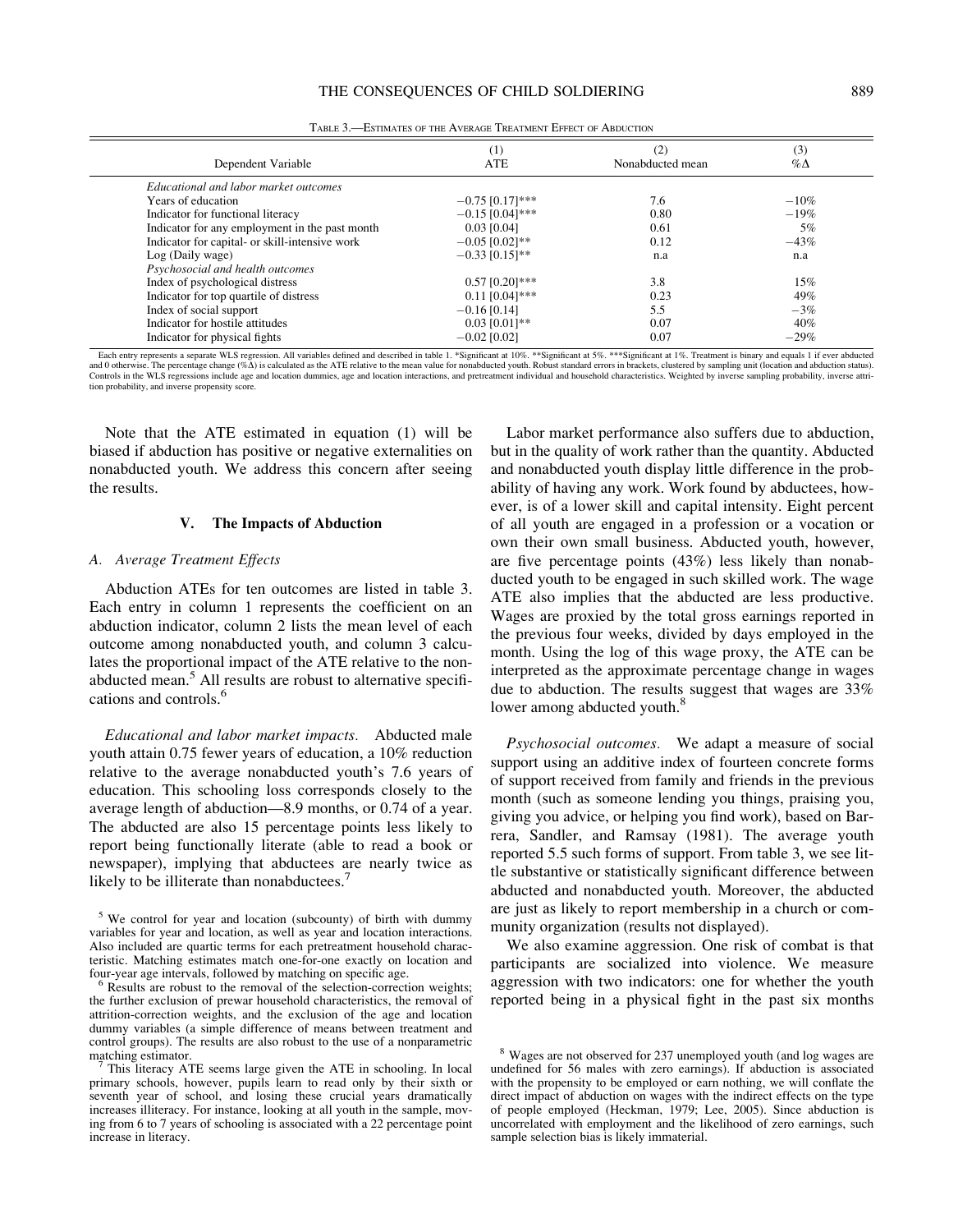(6.7% overall) and a second for self-reported aggressive behaviors, such as being quarrelsome, threatening others, and using abusive language (7.2%). As seen in table 3, abductees were slightly less likely to have been in a fight, although the result is not statistically significant. Abductees are, however, 3 percentage points more likely to report aggressive behaviors—40% greater than nonabducted youth. These results may indicate greater hostility among abductees. This result, however, is fragile and disappears in almost any other specification. Thus we conclude with great caution that moderate aggression results from abduction.

Not only is there little evidence that abductees are social pariahs; the opposite may be true. Blattman (2009) uses the same survey and empirical strategy to assess the political legacies of violent conflict. Former abductees are 28% more likely to have voted in a 2005 national referendum, 106% more likely to be a community organizer (an elected position common among youth), and 160% more likely to hold a position of political leadership.

Finally, we adapt an additive index of psychological distress using seventeen self-reported symptoms of depression and anxiety (including traumatic stress).<sup>9</sup> The mental health measures and results, including risk and protective factors, are discussed in depth by Annan and Blattman (2009). We highlight key results here to provide a complete picture of abduction. The average youth has a score of 4 (on a potential scale of 17). The highest score in our sample is 15. No norms or scores to determine clinically significant levels of symptoms have been established in this population, and so the severity of the average index value is open to subjective interpretation. A score of 4 indicates a range of symptom profiles, from a youth experiencing approximately four symptoms (such as nightmares, difficulty concentrating) frequently to having thirteen symptoms of these symptoms on rare occasion.10 On other standard scales, this number of symptoms falls below the clinical cut-off or in a mild to moderate range of depression or anxiety (Beck, Steer, & Garbin, 1988).

Abductees exhibit a 0.57 point increase in the distress index—an increase of roughly 15% relative to the nonabducted average of 3.8 (see table 3). This ATE could imply an increase in the frequency of a single symptom of distress from rarely to often, or the addition of two symptoms, from rarely to sometimes. The effect size (mean difference divided by standard deviation) is 0.21, indicating that the

FIGURE 4.—QUANTILE DIFFERENCES IN THE DISTRIBUTION OF PSYCHOLOGICAL DISTRESS BETWEEN ABDUCTED AND NONABDUCTED YOUTH



The solid line is calculated from the coefficients on the abduction indicators from least absolute deviation (quantile) regressions of the index of psychological distress on an abduction indicator and controls, at every quantile of the distribution. Controls include age, location dummies and interactions, as well as pretreatment covariates. Extreme values of the confidence interval (above 2 and below 1) are not displayed, for clarity.

mean of the abducted group is at approximately the 58th percentile of the nonabducted group and that there is a great deal of overlap between the two groups.

The youth who exhibit the most symptoms of distress, however, are disproportionately abductees. Abducted youth are 11 percentage points more likely to be in the top quartile of the distress index—a 49% increase relative to the nonabducted. Nearly 37% of former abductees report reexperiencing traumatic events through nightmares versus 25% of nonabducted youth. Furthermore, 16% of abductees report feeling "always sad" compared to 13% of their nonabducted peers.

These findings suggest that we should be interested in the distribution of psychological outcomes, especially the top tail. Figure 4 illustrates the difference in distress levels of abductees and nonabductees at each quantile of the conditional distribution of distress. This difference is equivalent to the horizontal distance between the age and locationadjusted distributions of distress for abducted and nonabducted youth at each percentile. The median abducted youth exhibits a distress score that is 0.57 points greater than the median nonabducted youth (who has a score of 3.3). An abducted youth at the 90th percentile of his distribution, however, reports 1.6 more symptoms of distress than a nonabducted youth in the same position.

### B. Caveats

Several caveats are in order. First, abduction reflects a heterogeneous mix of experiences, and so it is not clear what is our "treatment" and whether these ATEs are generalizable. Below we unpack the treatment effect according to specific war experiences such as age, length, and violence.

<sup>9</sup> We adapt our scale from the Northern Ugandan Child and Youth Psychosocial Adjustment Scale (MacMullin & Loughry, 2002). Each symptom is scaled between 0 and 1 according to its reported intensity. For each symptom, "often" receives a value of 1, "sometimes" 0.66, "rarely" 0.33, and ''never,'' 0. We construct the index of distress using factor analysis and employ a standard procedure in the psychological literature: symptoms with factor loadings over 0.3 are included in the index additively (Fabrigar et al., 1999). Our results are robust to other index con-

 $10$  The six most commonly reported symptoms are "excessive worrying," "bad memories from the past," "difficulty concentrating," "finding life difficult," "crying when remembering bad memories," and "restless nights.''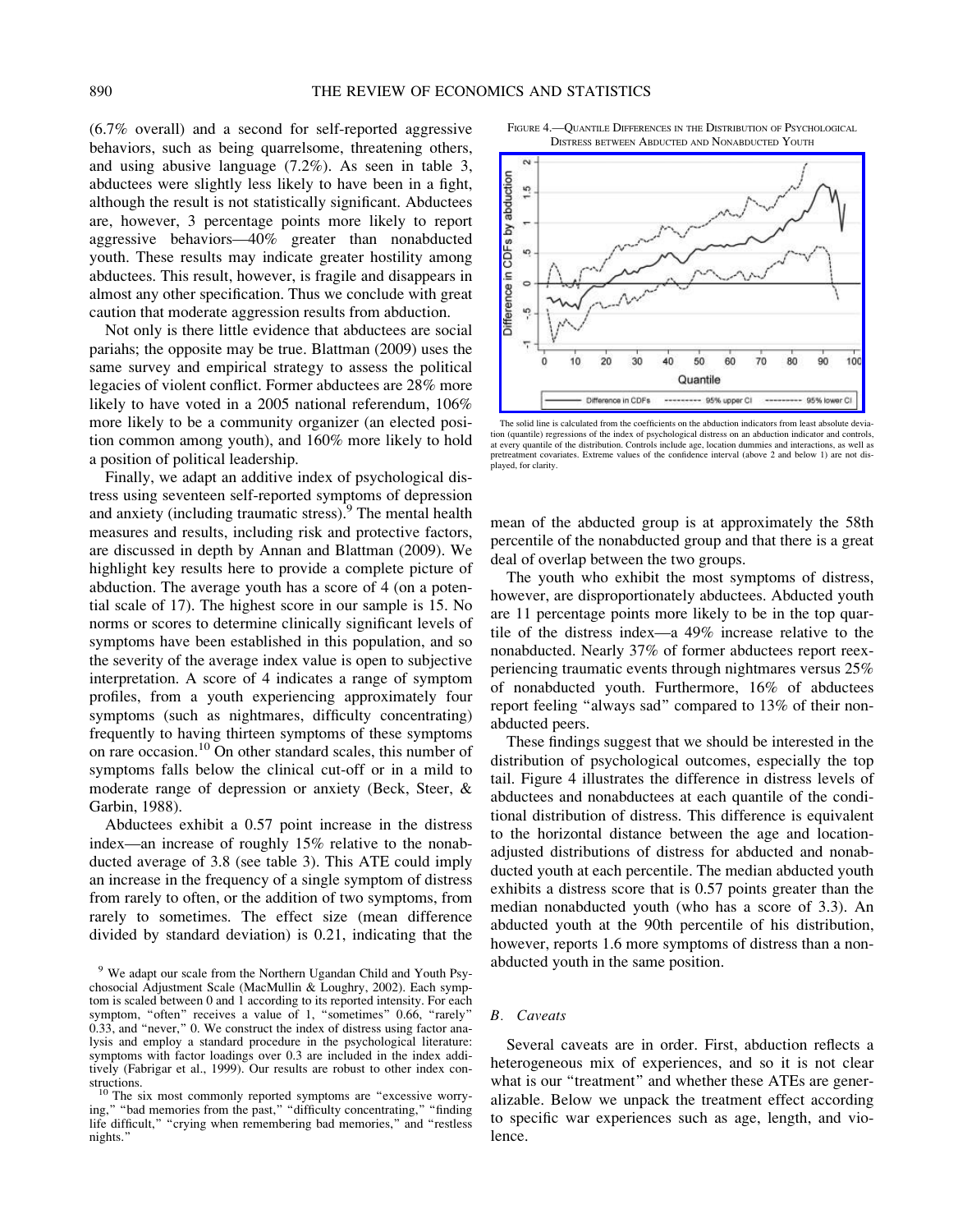Second, outcomes may be mismeasured or misreported. One concern is that underreporting of distress symptoms among the most distressed would lead us to underestimate treatment effects. Without established clinical norms in this population, we are unable to assess possible underreporting of distress symptoms (although underreporting due to repression or avoidance is unlikely). $11$  Nevertheless, even substantial underestimation is unlikely to change the basic conclusion: that the average (or median) increases in reported distress of abducted youth are moderate and that the highest symptoms of distress are disproportionately concentrated in abductees.

Finally, the moderate average psychological impacts could be a consequence of the success of humanitarian programs provided to former abductees. If so, our results would underestimate the psychosocial impact of abduction. This scenario is unlikely, as reintegration programs have been modest in scale and reach: only half of abductees passed through the formal care system, and those who did pass through the centers received only basic medical treatment, family reunification, and advice from social workers. Receipt of NGO services, moreover, is uncorrelated with levels of psychological distress. The estimates presented in this paper thus reflect the impact of combat conditional on half of abducted youth receiving the most rudimentary reintegration services.

### C. Externalities from Abduction

What do our treatment effects mean when the counterfactual group, nonabducted youth, is still affected by war? Nonabductees in raided areas could have worse schooling outcomes due to fewer schools being open, fewer teachers available, and general income shocks to the household. If they exist, such negative externalities will lead us to underestimate the true impact of abduction. Or abductions and displacement could lead to positive externalities as nonabducted populations are urbanized in displacement camps (closer to schools) or displaced to towns (closer to markets). Excessive displacement into towns could account for the higher levels of skilled work and wages we see among nonabducted youth.

To test for externalities, we calculate a measure of abduction intensity, the proportion of the parish population aged 7 to 40 ever abducted, in each of the 36 parishes that comprise our eight subcounties. Intensity, which ranges from 8% to 32%, is uncorrelated with well-being among nonabducted youth. Table 4 displays the coefficient on abduction intensity in regressions of each outcome on intensity, year and location of birth, and prewar controls. Greater intensity cor-

|                                                | Correlation between<br>Outcome and<br>Parish-Level<br><b>Abduction Intensity</b> |
|------------------------------------------------|----------------------------------------------------------------------------------|
| Educational and labor market outcomes          |                                                                                  |
| Years of education                             | $-0.02$ [0.04]                                                                   |
| Indicator for functional literacy              | $0.00$ [0.01]                                                                    |
| Indicator for any employment in the past month | $0.01$ [0.01]                                                                    |
| Indicator for capital- or skill-intensive work | $0.00$ [0.01]                                                                    |
| Log (Daily wage)                               | $-0.04$ [0.02]                                                                   |
| Psychosocial and health outcomes               |                                                                                  |
| Index of psychological distress                | $0.03$ [0.03]                                                                    |
| Indicator for top quartile of distress         | $0.01$ [0.01]                                                                    |
| Index of social support                        | $-0.10$ [0.04]**                                                                 |
| Indicator for hostile attitudes                | $0.00$ [0.00]                                                                    |
| Indicator for physical fights                  | $-0.01$ [0.00]                                                                   |
| <b>Migration</b> outcomes                      |                                                                                  |
| Migrated to a town                             | $0.00$ [0.00]                                                                    |
| Migrated out of home district.                 | $0.00$ [0.00]                                                                    |
| Migrated to town outside home district.        | $0.00$ [0.00]                                                                    |

Each entry represents a separate WLS regression of the outcome on abduction risk, year and location of birth, and prewar traits. Abducted youth are omitted from the analysis. Robust standard errors in brackets, clustered by sampling unit (location and abduction status. \*Significant at 10%. \*\*Significant at 5%. \*\*\*Significant at 1%.

relates with lower education, higher employment, lower wages, higher distress, and lower aggression among nonabductees, but not statistically significantly so. Abduction intensity is strongly correlated with lower social support, however—significant at the 5% level. Yet we see no difference in social support between abducted and nonabducted youth. It may be that abductions displace and disperse social networks, but for all war victims and abductees equally. We see no evidence of spillovers in the outcomes where abductees performed more poorly than nonabducted youth.

We also see no effect of abduction intensity on displacement to towns or other districts. The majority of the population was displaced to rural displacement camps, but some migrated in search of work. Table 4 displays the correlations between intensity and an indicator for migrating to a town, outside the district, or to a town outside the district (none being mutually exclusive). Nonabducted youth were more likely to migrate, and those who did earned higher wages than their rural counterparts. But this migration does not appear to have been a direct spillover of abduction intensity.

### D. Child versus Adult Combatants

What's special about being a child soldier? To see, we compare impacts by age of abduction, which ranges from 5 to 29. We regress each outcome on age of abduction while controlling for location of birth indicators, as well as indicator variables for the year of abduction (to control for any possible changes in abduction patterns and experiences over time). The results, displayed in table 5, suggest little significant difference in outcomes for children versus adult abductees.

The absence of any significant relationship among education, wages, and age of abduction is surprising, especially

<sup>&</sup>lt;sup>11</sup> Repression of traumatic memories tends to occur among younger children than our sample. Moreover, even if a youth actively avoids traumatic memories, this repression will often manifest itself in other symptoms. Finally, while distress may manifest itself long after the event, most people respond immediately (American Psychiatric Association, 2000).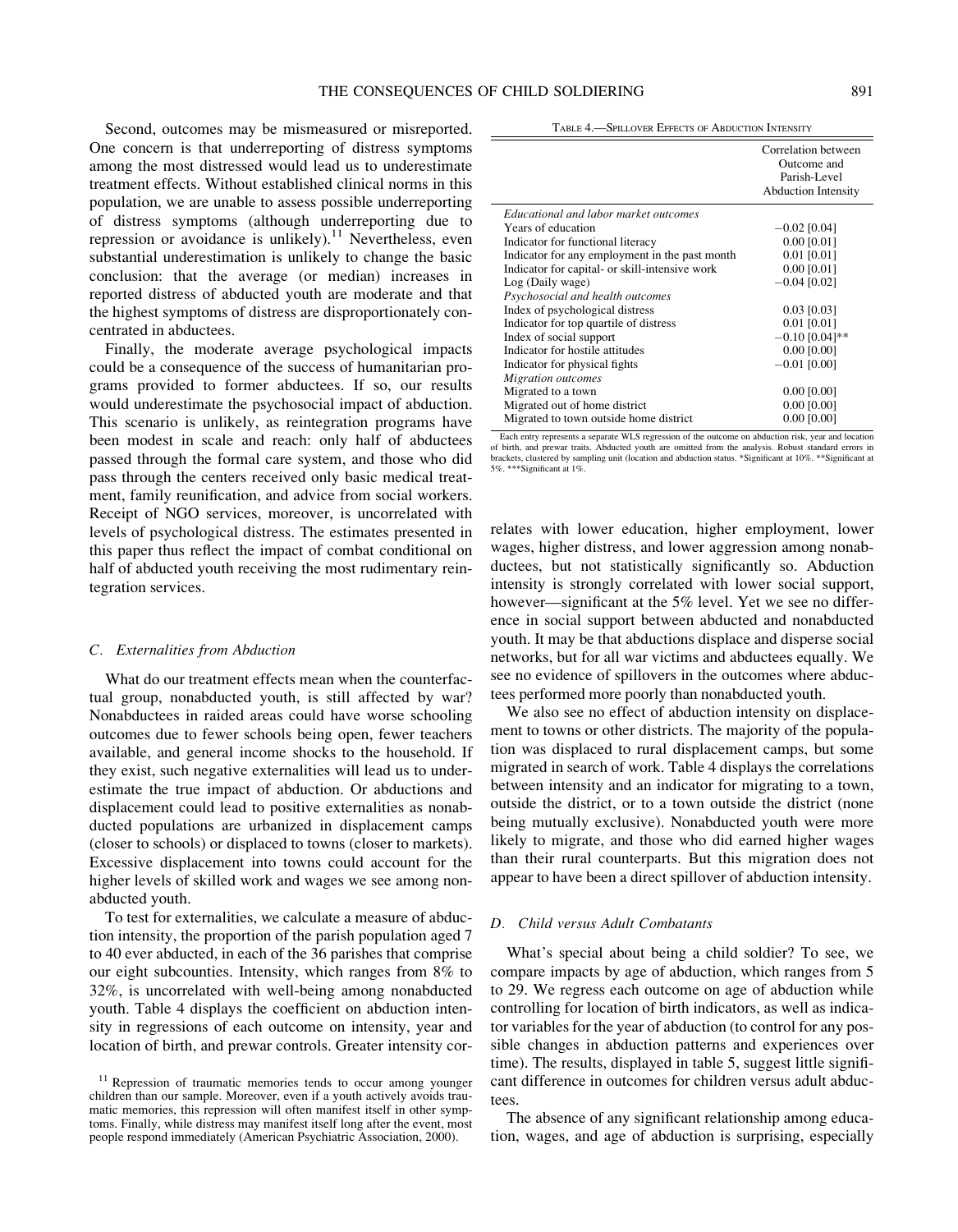TABLE 5.—VARIATION IN THE AVERAGE TREATMENT EFFECT BY AGE OF ABDUCTION

|                                                    | WLS Coeffcient<br>on Age of |                     |
|----------------------------------------------------|-----------------------------|---------------------|
| Dependent Variable                                 | Abduction                   | <b>Observations</b> |
| Educational and labor market outcomes              |                             |                     |
| Years of education                                 | $0.00$ [0.04]               | 462                 |
| Indicator for functional literacy                  | $0.00$ [0.01]               | 462                 |
| Indicator for any employment                       | $-0.01$ [0.01]              | 462                 |
| in the past month                                  |                             |                     |
| Indicator for capital- or skill-<br>intensive work | $0.00$ [0.01]               | 462                 |
| Log (Daily wage)                                   | $-0.03$ [0.02]              | 288                 |
| Psychosocial and health outcomes                   |                             |                     |
| Index of psychological distress                    | $-0.02$ [0.03]              | 462                 |
| Indicator for top quartile of distress             | $0.00$ [0.01]               | 462                 |
| Index of social support                            | $-0.05$ [0.04]              | 462                 |
| Indicator for hostile attitudes                    | $0.00$ [0.00]               | 462                 |
| Indicator for physical fights                      | $0.00$ [0.00]               | 462                 |

Regression includes only formerly abducted respondents. Each row represents a separate regression. Robust standard errors in brackets, clustered by sampling unit (location and abduction status). \*Signifi-cant at 10%. \*\*Significant at 5%. \*\*\*Significant at 1%. All estimates are weighted by inverse sampling probability, attrition probabilities, and propensity score. Controls include year and location of birth dummies and prewar characteristics.

in light of the employment coefficient. Younger abductees are more easily influenced and indoctrinated by the LRA, and so are more likely to remain (the average abduction length is ten months for those under age 18 versus six months for those of age 18 or older). Furthermore, younger abductees are more likely to be enrolled in school at the time of abduction, and so more likely to have their education interrupted. As a result, we would expect to see greater educational and labor market impacts for child soldiers than adult ones. One reason we see little variation in outcomes by age is that younger abductees are more likely to return to school on return: two-thirds of youth abducted before the age of 18 return to school versus less than a third of those abducted over that age. Thus, longer abductions may be offset by ease of reintegration.

### E. Sensitivity Analysis

A remaining concern is the potential for unobserved selection and bias. Several plausible sources exist, including youth self-selecting out of the LRA by a better ability to hide from the rebels or survival of only the physically strongest. We are especially worried about the selection of lowability recruits into the rebel group or from differentially greater attrition of high-ability recruits, leading to overestimation of the ATEs.

Sensitivity to violations of unconfoundedness. To assess the potential for unobserved selection, we explicitly model relaxations of unconfoundedness. An unobserved covariate, U, will induce a material degree of bias only if it is sufficiently associated with both treatment assignment, T, and the outcome, Y. We model a hypothetical  $U$  with a given distribution and calculate the combinations of correlation between  $U$  and  $T$  and between  $U$  and  $Y$  that would lead our ATE estimate to be biased by a fixed amount and benchmark this unobservable using observed covariates, X.

FIGURE 5. <u>—IMPACT OF RELAXING THE ASSUMPTION OF UNCONFOUNDEDNESS</u>



Results of the sensitivity analysis following Imbens (2003). Each  $+$  represents a prewar covariate, plotted according to its additional explanatory power for treatment assignment (on the horizontal axis) and its explanatory power for the outcome (vertical axis), which in this case is educational attainment. Each axis measures the change in the  $R^2$  statistic from adding that covariate to the regression. The curve represents the locus of points at which any independent binomial covariate (observed or unobserved) would have sufficient association with both treatment and educational outcomes to reduce the ATE on education by half.

(Rosenbaum & Rubin, 1983; Imbens, 2003). We employ a parametric model postulating an independent binomial distribution for  $U$ , a logistic conditional distribution for  $T$ , and a normal conditional distribution for Y.

Figure 5 plots each of the observed prewar controls according to their ability to explain variation in both T (abduction) and  $Y$  (in this case, education). The vertical axis charts the influence of each covariate in explaining variation in years of education and represents the marginal increase in the  $R^2$  statistic from adding the covariate to a regression of education on all other covariates. The horizontal axis indicates the influence of each covariate in explaining additional variation in abduction. With the exception of age and location, the observed covariates explain little variation in either Y or T.

The curve in figure 5 represents all the combinations of correlation between  $U$  and  $T$  and between  $U$  and  $Y$  that would be sufficient to reduce the estimated education ATE by half. The curve is therefore a threshold, beyond which the hypothetical  $U$  is influential enough to materially reduce the education ATE. It is also a threshold, incidentally, that would leave the sign and significance of the ATE (and hence our general policy conclusion) intact. Only year and location of birth—the primary determinants of selection by the armed group—meet or cross this hypothetical threshold.<sup>12</sup> Meanwhile, traits that normally influence military recruitment (such as household wealth or orphaning) lie well beneath the threshold.

 $12$  Year of birth also influences treatment assignment mechanically (as abduction levels changed year to year) as well as because rebel abduction parties targeted adolescents. Thus, its distance from the origin in figure 5 overstates the role of age as a selection criterion.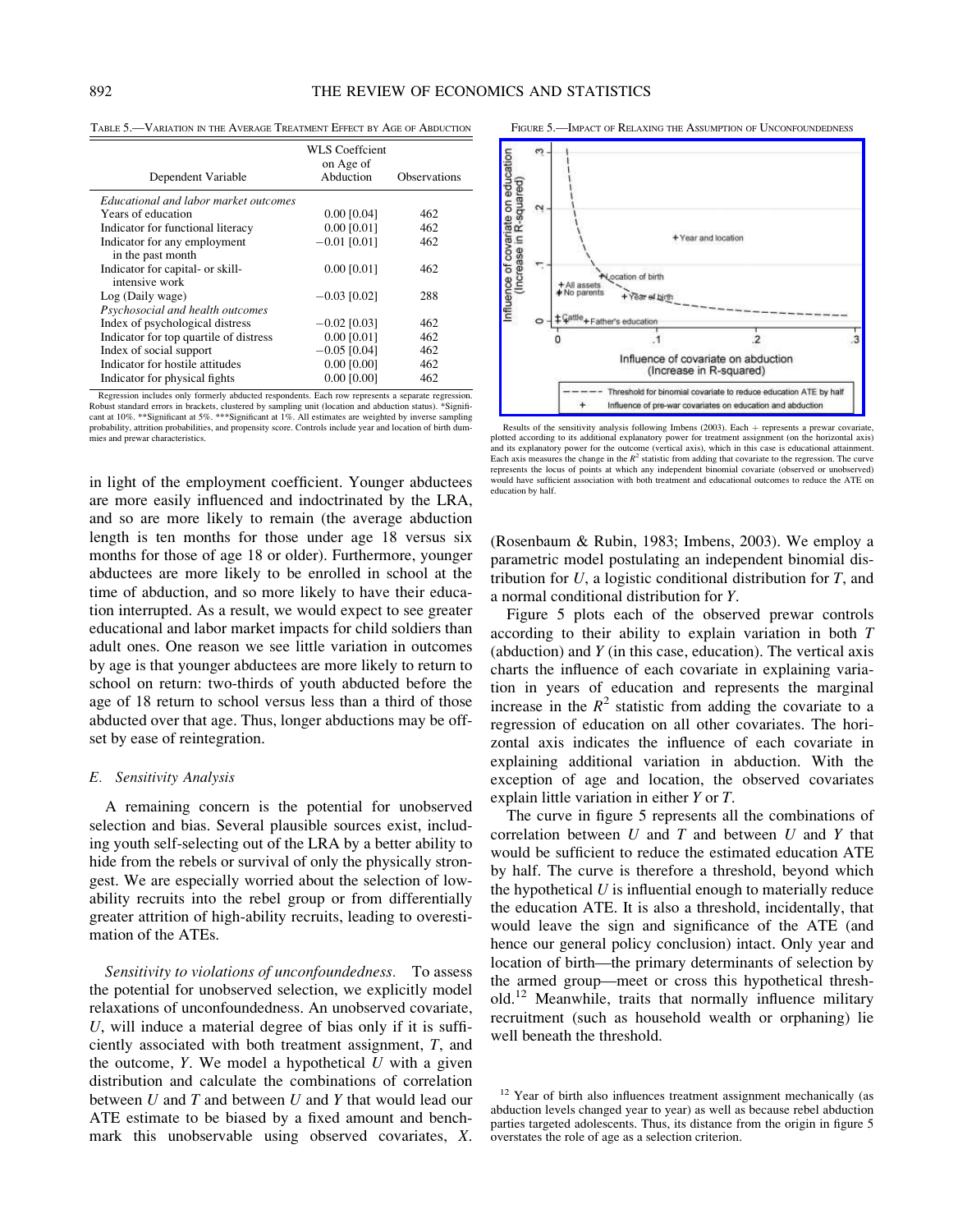|                                                | (1)                    | (2)                         | (3)                           | (4)                                   | (5)                                    |
|------------------------------------------------|------------------------|-----------------------------|-------------------------------|---------------------------------------|----------------------------------------|
|                                                |                        | % Missing Data <sup>a</sup> |                               | Treatment Effect Bounds <sup>c</sup>  |                                        |
| Dependent Variable                             | <b>Not</b><br>Abducted | Abducted                    | Untrimmed<br>ATE <sup>b</sup> | "Best Case"<br><b>Attrition Bound</b> | "Worst Case"<br><b>Attrition Bound</b> |
| Educational and labor market outcomes          |                        |                             |                               |                                       |                                        |
| Years of education                             | 11%                    | 23%                         | $-0.53$ [0.20]**              | $-1.19$ [0.24]***                     | $0.23$ [0.24]                          |
| Indicator for functional literacy              | 11%                    | 23%                         | $-0.12$ [0.03]***             | $-0.23$ [0.04]***                     | $-0.09$ [0.03]***                      |
| Indicator for any employment in the past month | 11%                    | 23%                         | $0.11$ [0.03]***              | $0.17$ [0.04]***                      | $0.03$ [0.04]                          |
| Indicator for capital- or skill-intensive work | 28%                    | 30%                         | $-0.04$ [0.02]                | $-0.05$ [0.02]                        | $-0.02$ [0.04]                         |
| Log (Daily wage)                               | 59%                    | 54%                         | $-0.13$ [0.12]                | $-0.38$ [0.15]**                      | $0.14$ [0.15]                          |
| Psychosocial and health outcomes               |                        |                             |                               |                                       |                                        |
| Index of psychological distress                | 28%                    | 30%                         | $0.56$ [0.17]***              | $0.71$ [0.30]**                       | $0.49$ [0.22]**                        |
| Indicator for top quartile of distress         | 28%                    | 30%                         | $0.13$ [0.03]***              | $0.15$ [0.05]***                      | $0.12$ [0.04]***                       |
| Index of social support                        | 28%                    | 30%                         | $-0.10$ [0.19]                | $-0.20$ [0.27]                        | $0.05$ [0.28]                          |
| Indicator for hostile attitudes                | 28%                    | 30%                         | $0.03$ [0.02]                 | $0.05$ [0.04]                         | $0.03$ [0.02]                          |
| Indicator for physical fights                  | 28%                    | 30%                         | $0.00$ [0.02]                 | $0.02$ [0.04]                         | $-0.01$ [0.02]                         |

TABLE 6.—TREATMENT EFFECT BOUNDING FOR SELECTIVE ATTRITION

Each row represents the results of the trimming procedure suggested by Lee (2005) to account for selective attrition and survival. Treatment is binary and equals 1 if ever abducted and 0 otherwise. Standard errors in brack <sup>a</sup> Missing youth include attritors and nonsurvivors; 31% of nonabducted youth and 30% of abducted youth are missing. Data collected from families on the education, employment status, and major injuries of

migrant youth reduce these mising percentages to 14% and 23%. In the case of wages, additional observations are missing due to unemployed youth.<br><sup>b</sup> The untrimmed ATE is the difference in the weighted means of the abducted treatment group with less attrition. They are not regression estimates.

Bounding the treatment effect for selective survival and nonreturn. Table 6 displays rates of attrition and attrition bounds for each outcome using the Lee (2005; Rosenbaum & Rubin, 1983) method. The best-case scenario bound is calculated by dropping nonabductees with the lowest values of the outcome and calculating the trimmed ATE. The worst-case bound is calculated by dropping the best-performing nonabducted youth (the worst case is one where the untrimmed ATE erroneously leads us to conclude the existence of an ATE different from 0). Lee's method compares the untrimmed ATE (column 3) to the trimmed means (columns 4 and 5). The ATEs under the worst-case scenario are generally closer to 0 and less than robust than the untrimmed ATEs. By the standards of this sensitivity analysis, this worst-case performance is actually quite strong, since not one of these lower bounds changes sign. The loss of statistical significance is not uncommon. The results imply that under austere and implausible dramatic selection, abduction still has the predicted effect on outcomes, albeit at a lower level of statistical significance.

 $\equiv$ 

## VI. Heterogeneous Treatments and the Channel of Impact

Abduction has so far been handled as a binary treatment. This approach, however, obscures the diversity of experiences and the true treatment received. In particular, abduction length ranged from 1 day to 10 years, and violence varied dramatically. When treatment is heterogeneous, the binary ATE can be interpreted as the average per unit effect along a response function mapping treatment exposure to outcomes (Angrist & Imbens, 1995). One might prefer, however, to estimate the entire response function, considering abduction length or violence the ''true'' treatment.

Treatment exposure, however, is likely to be endogenous. Longer or more violent abductions, while idiosyncratic to some degree, are undoubtedly related to unobserved individual traits, even if abduction itself is not. Even so, estimating the (potentially biased) relationship between our measures of treatment exposure and outcomes is useful for understanding the underlying causal channels and is more easily generalized.

### A. Psychosocial Outcomes

The evidence suggests that youth who exhibit the most serious symptoms of psychosocial distress are generally those who experienced the greatest war violence, as discussed in detail by Annan and Blattman (2009). Table 7 displays regression of each outcome on three measures of abduction intensity: years abducted (column 1), an index of seventeen violent acts experienced (column 2), and an index of eight violent acts perpetrated (column 3). The indices of violence are linear and additive, based on selfreported indicators for six different acts witnessed by the youth (for example, rape and killings of others), six acts inflicted on the youth himself (for example, beatings, imprisonment), and five acts on his family (for example, abduction, war injury, killing). Acts perpetrated include theft, beatings, killings, and rape.

After controlling for violence, longer abductions are not robustly associated with higher distress. Each additional incident of violence experienced, however, is associated with a 0.15 point increase in our distress index, while acts perpetrated are associated with a 0.27 point increase in distress. The average abductee reported 4 more violent acts experienced and 1.4 more perpetrated than nonabductees (table 1), implying a distress impact of 0.98.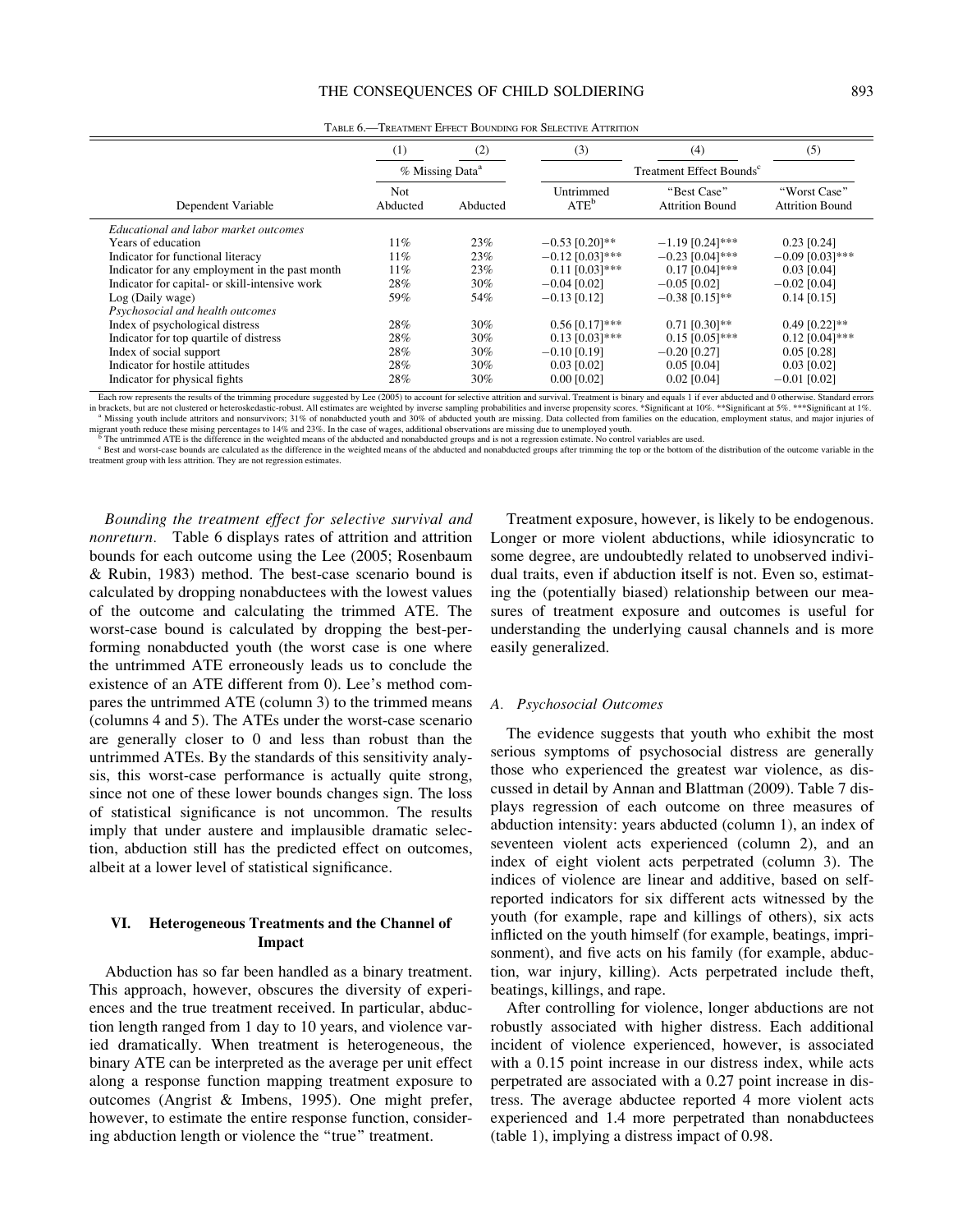|                                                | (1)               | (2)                              | (3)                              |
|------------------------------------------------|-------------------|----------------------------------|----------------------------------|
|                                                |                   | Coefficient on                   |                                  |
| Dependent Variable                             | Years<br>Abducted | Index of Violence<br>Experienced | Index of Violence<br>Perpetrated |
| Educational and labor market outcomes          |                   |                                  |                                  |
| Years of education                             | $-0.54$ [0.090]** | $-0.05$ [0.043]                  | $0.11$ [0.089]                   |
| Indicator for functional literacy              | $-0.09$ [0.021]** | $-0.01$ [0.007]                  | $0.02$ [0.012]                   |
| Indicator for any employment in the past month | $0.00$ [0.014]    | $-0.01$ [0.013]                  | $0.01$ [0.015]                   |
| Indicator for capital- or skill-intensive work | $-0.01$ [0.010]   | $0.00$ [0.004]                   | $-0.01$ [0.009]                  |
| Log (Daily wage)                               | $0.02$ [0.046]    | $-0.08$ [0.023]**                | $0.04$ [0.052]                   |
| Psychosocial and health outcomes               |                   |                                  |                                  |
| Index of psychological distress                | $-0.03$ [0.103]   | $0.15$ [0.034]**                 | $0.27$ [0.080]**                 |
| Indicator for top quartile of distress         | $-0.01$ [0.020]   | $0.03$ [0.007]**                 | $0.01$ [0.014]                   |
| Index of social support                        | $-0.11$ [0.062]   | $0.11$ [0.058]                   | $0.04$ [0.118]                   |
| Indicator for hostile attitudes                | $0.00$ [0.007]    | $0.00$ [0.004]                   | $0.00$ [0.008]                   |
| Indicator for physical fights                  | $0.00$ [0.009]    | $0.00$ [0.005]                   | $0.01$ [0.007]                   |

TABLE 7.—ESTIMATES OF THE IMPACT OF ABDUCTION LENGTH AND VIOLENCE ON OUTCOMES

Each row represents a separate regression. Robust standard errors in brackets, clustered by location. All estimates are weighted by inverse sampling probability, attrition probability, and propensity score. Controls<br>includ 1%.

Such a link between increased exposure to violence and higher emotional distress has been identified among waraffected populations in settings as diverse as Iraq, Cambodia, Rwanda, and Croatia (Kinzie et al., 1986; Sack et al., 1986; Mollica et al., 1997; Ajdukovic & Ajdukovic, 1998; Dyregrov et al., 2000; Dyregrov, Gjested, & Raundalen, 2002). Violence rather than abduction is the underlying ''treatment'' resulting in distress.

Turning to social support, our index is decreasing in abduction length. An obvious possibility is that longer lengths of time away reduce social and family ties. Finally, there is no robust association between our two measures of aggression and abduction length or violence: the coefficients are close to 0 and not statistically significant.

### B. Educational and Labor Market Outcomes

Time away from human capital accumulation rather than violent trauma may account for the persistent educational effects of abduction. Long abductions are strongly correlated with losses in education and literacy: each year of abduction is associated with 0.54 years less education and a 9 percentage point reduction in literacy. The association between violence and education is fairly weak. One interpretation is that when it comes to education, the relevant ''treatment'' may not be violence but rather the interruption of schooling and work experience. An alternative is that more educated abductees are able to escape more quickly, leading to upward bias in the coefficient on abduction length. Both could be at work, but only the former could account for the average adverse impact of abduction on education we saw in table 3.

The correlates of wages suggest that time away from education could also be the main driver of the wage gap between abducted and nonabducted youth. Consider a human capital earnings function where wages are a log-linear function of education, experience, social capital, and health: $13$ 

$$
ln(Wage)_i = \delta_0 + \delta_1 \cdot Education_i + \delta_2 \cdot Experience_i
$$
  
+  $\delta_3 \cdot Social Capital_i + \delta_4 \cdot Health_i + \mu_i$ .

We estimate this equation in column 1 of table 8 using the index of social support, an injury indicator, and the index of distress as proxies for social capital, physical, and mental health. These estimates suggest that education and health are the strongest observed correlates of wages.<sup>14</sup>

We can obtain a rough measure of the relative influence of each component of human capital in the abduction wage gap by multiplying the earnings function coefficients by the respective abduction ATEs (table 8, columns 2 and 3).<sup>15</sup> Education, as the strongest determinant of wages (and a principal casualty of abduction), appears to be the most significant channel by which abduction reduces wages, representing 55% of the reduced-form ATE for log wages (column 4). While this estimate is crude and undoubtedly biased, it is more than three times as influential as the experience and physical health measures. Even if dramatically biased, the basic conclusion is the same.

<sup>13</sup> See Mincer (1974) for the theoretical justification of this function. Experience is calculated as  $Age - 6 - Education$ .

<sup>14</sup> Potential measurement error and bias from omitted variables prevent a causal interpretation of these coefficients. International evidence on returns to schooling, however, suggests that the education coefficient is likely to be correct to a first order of approximation. For a discussion of estimation bias regarding schooling, see Card (1999) and for health, see Strauss and Thomas (1998). The literature suggests that ability and attenuation biases are moderate and tend to offset one another (Card, 1999; Ashenfelter, Harmon, & Oosterbeek, 2000). While the coefficient on wages in table 8 is high relative to developed-country estimates of the returns to schooling, Krueger and Lindahl (2001) suggest that the returns

to education are higher in poor countries.<br><sup>15</sup> The average length of abduction is used in place of an ATE in column 2.

 $\equiv$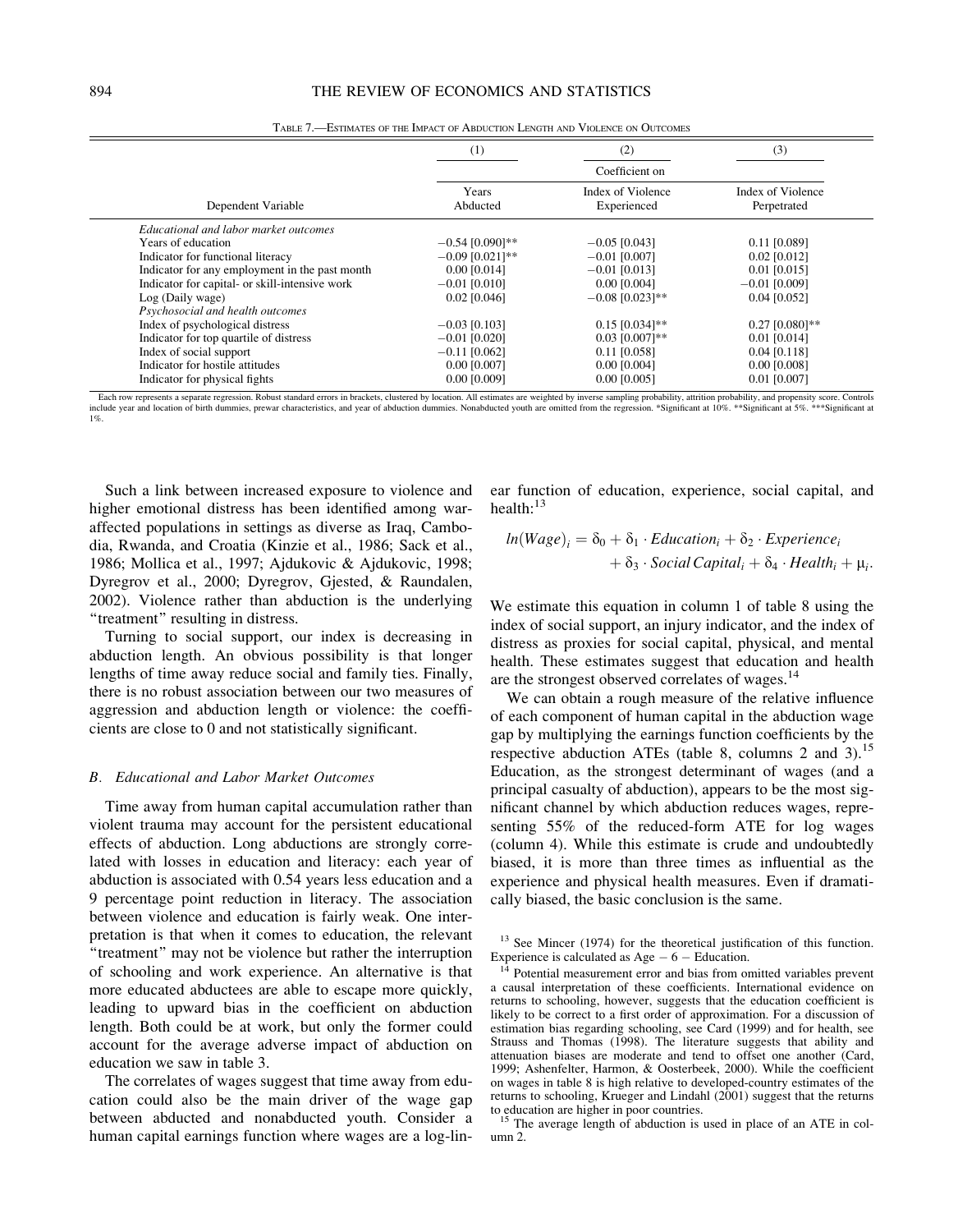|  | TABLE 8.—THE CORRELATES OF WAGES AND THE DECOMPOSITION OF THE WAGE ATE |  |  |
|--|------------------------------------------------------------------------|--|--|
|--|------------------------------------------------------------------------|--|--|

| Independent variable            | $Log(Wage)^a$    | (2)<br>ATE (Table 3) | (3)<br>$(1) \times (2)$ | (4)<br>% of Wage ATE |
|---------------------------------|------------------|----------------------|-------------------------|----------------------|
| Years of education attained     | $0.16$ [0.02]*** | $-0.75$              | $-0.12$                 | $-55%$               |
| Years experience <sup>b</sup>   | $0.05$ [0.01]*** | $-0.74$              | $-0.03$                 | $-15%$               |
| Index of social support         | $0.04$ [0.03]    | $-0.16$              | $-0.01$                 | $-3\%$               |
| Indicator for serious injury    | $-0.26$ [0.20]   | 0.10                 | $-0.03$                 | $-12%$               |
| Index of psychological distress | $-0.03$ [0.02]   | 0.57                 | $-0.02$                 | $-8%$                |
| Observations                    | 448              |                      |                         |                      |
| $R^2$                           | 0.142            |                      |                         |                      |

Robust standard errors in brackets, clustered by sampling unit (location and abduction status). \*Significant at 10%. \*\*Significant at 5%. \*\*\*Significant at 1%

<sup>a</sup>This column represents a rough decomposition of wages into the components of human capital: education, experience, social capital, and health. It is calculated as a regression of log wages on measures of human capital, weighted by inverse sample and attrition probabilities. The constant term is omitted from table. <sup>b</sup>

<sup>b</sup>Experience is calculated as age - years of education - 6. Since there is no defined ATE for experience, the figure used represents the average abduction length (8.9 months, or 0.74 years).

Given the association between abduction length and education and between education and wages, we would expect a strong inverse relationship between abduction length and log wages. No such relationship appears to exist, however. The point estimate on abduction length is positive, close to 0, and not significant. It is the violence-experienced coefficient that is negative and significant: each violent act is associated with an 8 percentage point decrease in wages. Length of abduction is unassociated with skilled employment.

The absence of a relationship between wages and abduction length (and the positive correlation with violence experienced) is inconsistent with the human capital mechanism we hypothesize above. The relationship between wages and violence does not appear to be driven by injuries; controlling for an injury indicator or an indicator for being in the top quartile of distress (regressions not shown). One possibility is that the log wage-violence correlation is spurious; the same regression using wage levels (rather than log wages) yields the expected negative coefficient on years abducted, although it is not statistically significant. The coefficient on violence experienced remains positive and is no longer significant. Our measure of wages, average gross daily earnings, is measured with error, the distribution is skewed, and values are missing for nonworkers. Moreover, the regressions in table 8 are vulnerable to endogeneity. Even so, given the relationship between education and both abduction length and wages, we would expect a large and statistically significant relationship between abduction length and wages. This failure to observe a relationship between abduction length and wages is puzzling, and suggests that a reduction in education and experience may not be the only causal channel by which abduction affects labor market outcomes. The result presents a puzzle and bears future investigation.

### VII. Conclusion

New data and a tragic natural experiment provide some of the first estimates of the nature, magnitude, and distribution of the effects of civil war on youth. The results suggest two main impacts of armed group participation operating by two channels: a human capital loss due to time away from schooling and work experience and higher levels of

psychological distress concentrated in those who experience the most violence.

We can juxtapose these findings against current policy in Uganda, where funding has been focused on broad-based programs for the psychosocial reintegration of former child soldiers. With distress and aggression concentrated, more targeted and specialized psychosocial services are probably needed for those who have experienced the most violence (abducted or not). The most broad-based impact of abduction, meanwhile, appears to be economic and educational, implying that increased attention ought to be paid to education and economic programming. Evidence on the effectiveness of different programs is needed to make firm policy conclusions, however.

We interpret our findings as the incremental effect of conscription in communities already subjected to the horrors of war and abduction, an important quantity of interest if we wish to target aid and development assistance to the people who need them most. We would also like to measure the impacts of war itself, but we have neither the data nor the research design to do so. It remains a crucial area for future research. In the meantime, it is worth noting that the incremental impact of military service may be more important than the gap between war- and nonwar-affected populations, at least in Uganda. National survey data suggest that while the impact of the war on wealth may have been large, the educational impact has been small: nonabducted youth in the war zone have levels of education and literacy that are similar to or even greater than that in other parts of Uganda. We discuss these comparisons in the appendix. While selection undoubtedly biases any results, they do suggest that the gap between nonabducted youth in Acholiland and youth outside the region is not enormous. We do not have data to compare economic indicators, however, which we would assume to be significantly lower than the rest of Uganda.

Can we generalize these results? The psychosocial findings concur with academic literature on refugee mental health and an NGO literature on child protection. Both emphasize the resilience to violent trauma among youth (as described in section I). Combat may be no different. In the economic realm, the parallels to the conscription of American soldiers are striking. For instance, Angrist (1990) finds that white U.S conscripts from the Vietnam War experience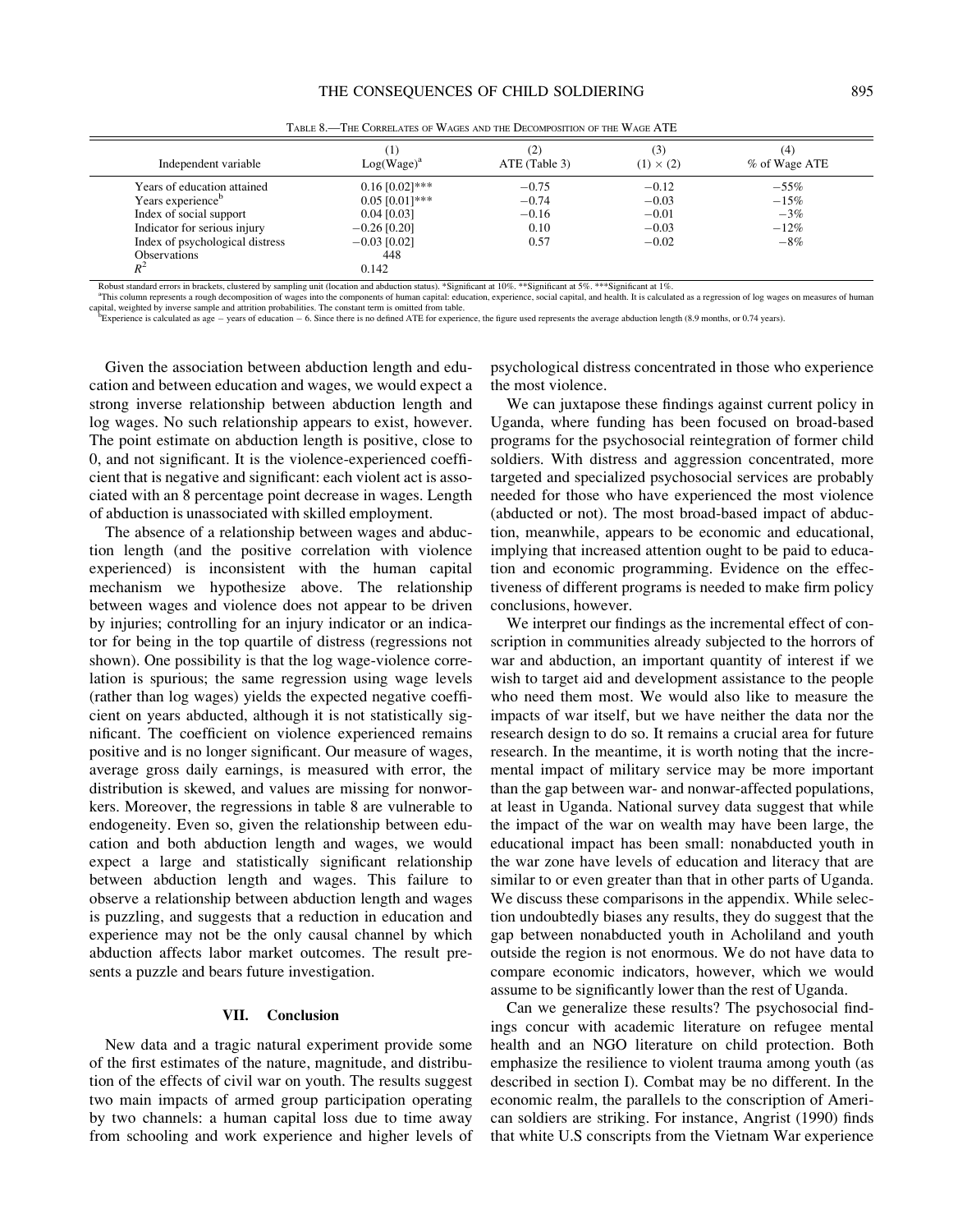a 15% decrease in long-term earnings, largely due to losses in relevant work experience.

While the Ugandan results are most easily generalized to other instances of forcible recruitment, we speculate that our results likely understate the consequences of voluntary participation in unpopular armed groups such as those in Sierra Leone, Liberia, and the Congo. Volunteer fighters in an unpopular war might see a greater loss in social capital and greater impact on mental health. Ugandan abductees have granted amnesty for any of their actions as soldiers and have been largely welcomed home with open arms, a remarkable community response that could mute the economic and psychosocial effects. Globally a third of child soldiers are thought to be forcibly recruited (ILO, 2003). For the other two-thirds, who might experience more social exclusion on return, the treatment effects estimated in this paper might be regarded as a minimum impact.

Finally, the time-away channel, if true, suggests that the Ugandan findings may be relevant for understanding other forms of child labor and interruptions of human capital accumulation more generally. Meng and Gregory (2007) find a sizable reduction in educational attainment (though little decrease in long-term earnings) among Chinese taken out of school during the Cultural Revolution. Causal estimates of the impact of agricultural child labor on education and earnings in both Vietnam and Tanzania suggest that a doubling of hours employed reduces school enrollment by nearly a third and educational attainment by 6% (Beegle, Dehejia, & Gatti, 2004, 2006). In the longer term, however, they find that this work experience can augment the child's wages and employment. These examples highlight the importance of the quality of the experience acquired by youth in place of formal education. Child labor or an event like the Cultural Revolution can offer the ability to acquire useful human and physical capital, muting the long-term economic impact. Child soldiering thus deserves to be singled out as one of the worst forms of child labor, not simply because of the obvious risk of injury and the terrible experiences of violence, but also because of the dramatic decrease in lifetime earnings ability that comes from the lack of transferable skills gained from the experience and consequent deficiency in human capital.

Ultimately, however, external validity is difficult to assess because of the paucity of microlevel data in areas of armed conflict. This suggests a need for more research in more zones of conflict. For this research to be accurate and comparable, greater attention ought to be paid to representative samples, accounting for attrition, and the careful identification of comparison groups. The aim should be to move from ad hoc to evidence-based policy in postconflict reintegration, redevelopment, and peacebuilding.

### **REFERENCES**

Ajdukovic, Marina, and Dean Ajdukovic, ''Impact of Displacement on the Psychological Well-Being of Refugee Children," *International* Review of Psychiatry 10:3 (1998), 186-195.

- Allen, Tim, War and Justice in Northern Uganda: An Assessment of the International Criminal Court's Intervention (London: Crisis States Research Centre, Development Studies Institute, London School of Economics, 2005).
- American Psychiatric Association, Diagnostic and Statistical Manual of Mental Disorders, 4th ed. (Washington, DC: American Psychiatric Association, 2000).
- Angrist, Joshua D., "Lifetime Earnings and the Vietnam Era Draft Lottery: Evidence from Social Security Administrative Records,'' American Economic Review 80:3 (1990), 313–336.
- \_\_\_\_\_ ''Estimating the Labor Market Impact of Voluntary Military Service Using Social Security Data on Military Applicants," Econometrica 66:2 (1998), 249-288.
- Angrist, Joshua D., and Guido W. Imbens, "Two-Stage Least Squares Estimation of Average Causal Effects in Models with Variable<br>Treatment Intensity." Journal of the American Statistical Associa-Journal of the American Statistical Associa- $\frac{tion}{90}$  (1995), 431–442.
- Angrist, Joshua D., and Alan B. Krueger, ''Why Do World War II Veterans Earn More Than Nonveterans?" Journal of Labor Economics 12:1 (1994), 74–97.
- Annan, Jeannie, and Christopher Blattman, ''The Mental Health of Young Soldiers: Mitigating the Impact of Abduction and Violence,'' Yale University working paper (2009).
- Annan, Jeannie, Christopher Blattman, and Roger Horton, The State of Youth and Youth Protection in Northern Uganda: Findings from the Survey of War Affected Youth (New York: UNICEF, 2006).
- Annan, Jeannie, Moriah Brier, and Filder Aryemo, ''From 'Rebel' to 'Returnee': Daily Life and Reintegration for Youth in Northern Uganda,'' Yale University working paper (2008).
- "Armies of Children," New York Times, October 12, 2006.
- Ashenfelter, Orley, Colm Harmon, and Hessel Oosterbeek, ''A Review of Estimates of the Schooling/Earnings Relationship, with Tests for Publication Bias," *Labor Economics* 6:4 (2000), 453-470.
- Baird, Sarah, Joan Hamory, and Edward Miguel, "Tracking, Attrition, and Data Quality in the Kenyan Life Panel Survey, Round 1,'' University of California, Berkeley, Center for International and Development Economics Research, working paper (2008).
- Barrera, Manuel, Irwin N. Sandler, and Thomas B. Ramsay, ''Preliminary Development of a Scale of Social Support: Studies on College Students," *American Journal of Community Psychology* 9:4 (1981), 435–447.
- BBC, "Child Soldiers Are a Time Bomb," BBC News (2007).
- Beber, Bernd, and Christopher Blattman, ''The Industrial Organization of Rebellion: The Logic of Forced Labor and Child Soldiering,'' Yale University working paper (2008).
- Beck, Aaron, Robert A. Steer, and Margery G. Garbin, ''Psychometric Properties of the Beck Depression Inventory: Twenty-Five Years of Evaluation," *Clinical Psychology Review* 8:1 (1988), 77–100.
- Beegle, Kathleen, Rajeev H. Dehejia, and Roberta Gatti, ''Why Should We Care About Child Labor? The Education, Labor Market, and Health Consequences of Child Labor,'' NBER working paper no. 10980 (2004).
- "Child Labor, Crop Shocks, and Credit Constraints," Journal of Development Economics 81 (2006), 80-96.
- Behrend, Heike, Alice Lakwena and the Holy Spirits: War in Northern Uganda, 1985–97 (London: James Currey, 1999).
- Blattman, Christopher, ''From Violence to Voting: War and Political Participation in Uganda," American Political Science Review 103:2 (2009), 231–247.
- Blattman, Christopher, and Edward Miguel, "Civil War," Journal of Economic Literature 48:1 (2010), 3-57.
- Boothby, Neil, Jennifer Crawford, and Jason Halperin, ''Mozambique Child Soldier Life Outcome Study: Lessons Learned in Rehabilitation and Reintegration Efforts," Global Public Health 1:1 (2006), 87-107.
- Branch, Adam, ''Neither Peace nor Justice: Political Violence and the Peasantry in Northern Uganda, 1986-1998," African Studies Quarterly 8:2 (2005), 1–31.
- Card, David, ''The Causal Effect of Education on Earnings'' (pp. 1801– 1863), in O. Ashenfelter and D. Card (Eds.), Handbook of Labor Economics (Amsterdam, Elsevier, 1999).
- Cohn, Ilene, and Guy S. Goodwin-Gill, Child Soldiers: The Role of Children in Armed Conflict (Oxford: Clarendon Press, 1994).
- Collier, Paul, "On the Economic Consequences of Civil War," Oxford Economic Papers 51 (1999), 168-183.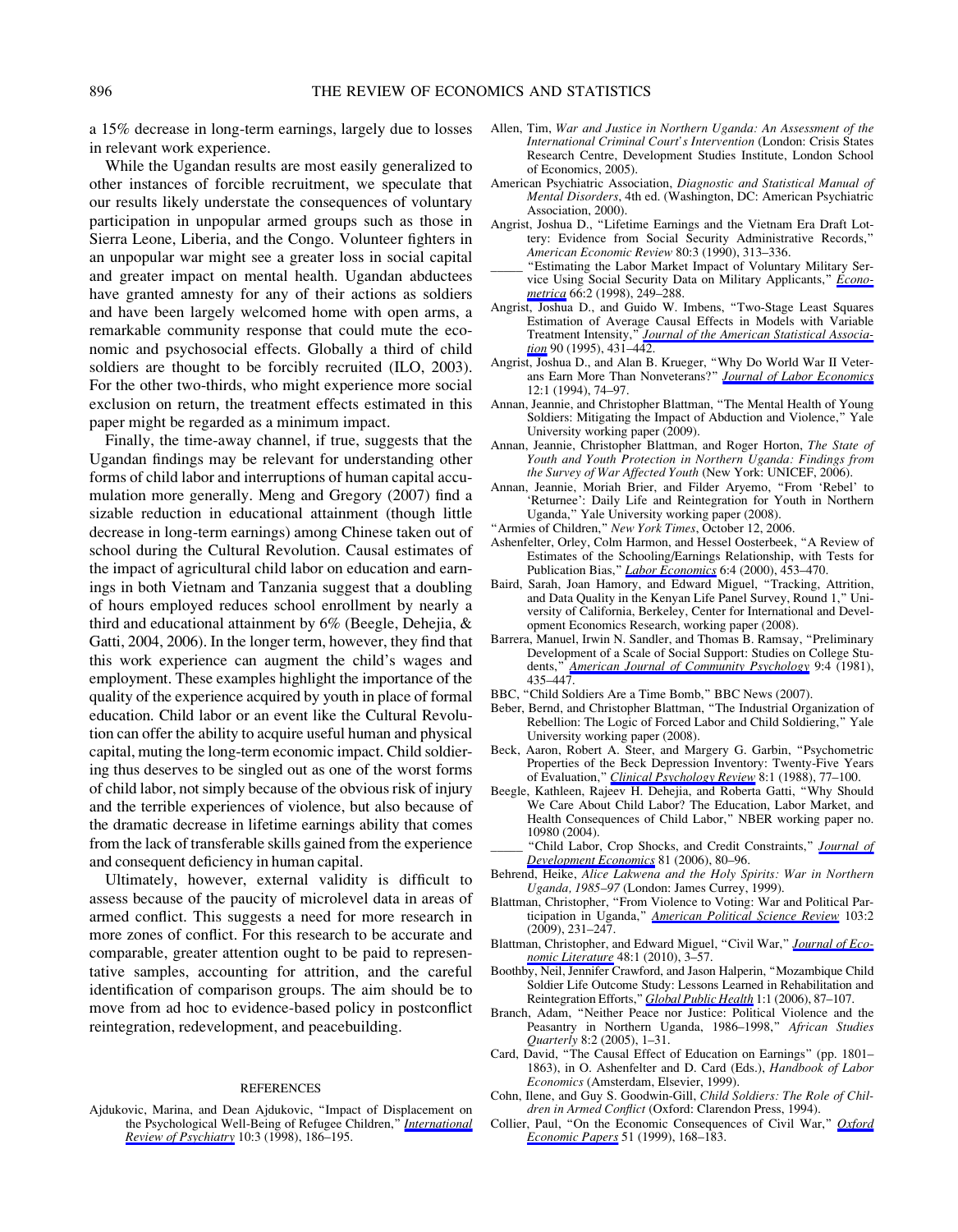- Costa, Dora L., and Matthew E. Kahn, ''Health, Wartime Stress, and Unit Cohesion: Evidence from Union Army Veterans,'' Demography 47:1 (2010), 46–66.
- CSUCS, Child Soldiers Global Report 2004 (London: Coalition to Stop the Use of Child Soldiers, 2005).
- Derluyn, Ilse, Eric Broekaert, Gilberte Schuyten, and Els De Temmerman, ''Post-Traumatic Stress in Former Ugandan Child Soldiers,'' Lancet 363:9412 (2004), 861.
- Doom, Ruddy, and Koen Vlassenroot, ''Kony's Message: A New Koine? The Lord's Resistance Army in Northern Uganda," African Affairs 98:390 (1999), 5–36.
- Dyregrov, Atle, Rolf Gjestad, and Magne Raundalen, ''Children Exposed to Warfare: A Longitudinal Study," Journal of Traumatic Stress 15:1 (2002), 59.
- Dyregrov, Atle, Leila Gupta, Rolf Gjestad, and Eugenie Mukanoheli, ''Trauma Exposure and Psychological Reactions to Genocide among Rwandan Children," Journal of Traumatic Stress 13:1 (2000), 3–21.
- Fabrigar, Leandre R., Duane T. Wegener, Robert C. MacCallum, and Erin J. Strahan, ''Evaluating the Use of Exploratory Factor Analysis in Psychological Research," *Psychological Methods* 4:3 (1999), 272– 299.
- Falaris, Evangelos M., ''The Effect of Survey Attrition in Longitudinal Surveys: Evidence from Peru, Cote d'Ivoire and Vietnam," Journal of Development Economics 70:1 (2003), 133-157.
- Fitzgerald, John, Peter Gottschalk, and Robert Moffitt, "An Analysis of Sample Attrition in Panel Data: The Michigan Panel Study of Income Dynamics," *Journal of Human Resources* 33:2 (1998), 251–299.
- Ghobarah, Hazem A., Paul Huth, & Bruce Russett, ''Civil Wars Kill and Maim People—Long after the Shooting Stops," American Political Science Review 97:2 (2003), 189-202.
- Hearst, Norman, Thomas B. Newman, and Stephen B. Hulley, ''Delayed Effects of the Military Draft on Mortality: A Randomized Natural Experiment," New England Journal of Medicine 314:10 (1986), 620–624.
- Heckman, James J., ''Sample Selection Bias as a Specification Error,'' Econometrica 47:1 (1979), 153-162.
- Hirano, Keisuke, Guido W. Imbens, and Geert Ridder, "Efficient Estimation of Average Treatment Effects Using the Estimated Propensity Score," Econometrica 71:4 (2003), 1161-1189.
- Hollifield, Michael, Teddy D. Warner, Nityamo Lian, Barry Krakow, Janis H. Jenkins, James Kesler, Jayne Stevenson, and Joseph Westermeyer, ''Measuring Trauma and Health Status in Refugees: A Critical Review,'' JAMA 288:5 (2002), 611–621.
- Honwana, Alcinda, Child Soldiers in Africa (Philadelphia: University of Pennsylvania Press, 2005).
- Humphreys, Macartan, and Jeremy M. Weinstein, ''What the Fighters Say: A Survey of Ex-Combatants in Sierra Leone, June–August 2003,'' CGSD working paper (2004).
- "Handling and Manhandling Civilians in Civil War: Determinants of the Strategies of Warring Factions," American Political Science Review 100:3 (2006), 429-447.
- "Demobilization and Reintegration," Journal of Conflict Resolution 51:4 (2007), 531-567.
- "Who Fights? The Determinants of Participation in Civil War," American Journal of Political Science 52:2 (2008), 436– 455.
- ILO, Wounded Childhood: The Use of Child Soldiers in Armed Conflict in Central Africa (Washington, DC: International Labor Organization, 2003).
- Imbens, Guido W., ''Sensitivity to Exogeneity Assumptions in Program Evaluation'' American Economic Review 93:2 (2003), 126–132.
- Imbens, Guido W., and Wilbert van der Klaauw, ''Evaluating the Cost of Conscription in the Netherlands," Journal of Business and Economic Statistics 13:2 (1995), 207-215.
- Imbens, Guido W., and Jeffrey Wooldridge, ''Recent Developments in the Econometrics of Program Evaluation,'' NBER working paper no. 14251 (2008).
- Kinzie, J. David, William H. Sack, Richard H. Angell, Spero Manson, and Ben Rath, ''The Psychiatric Effects of Massive Trauma on Cambodian Children: I. The Children," Journal of the American Academy of Child and Adolescent Psychiatry 25:3 (1986), 370-376.
- Krueger, Alan B., and Mikael Lindahl, ''Education for Growth: Why and for Whom?'' Journal of Economic Literature 39:4 (2001), 1101– 1136.
- Lee, David S., ''Training, Wages, and Sample Selection: Estimating Sharp Bounds on Treatment Effects,'' NBER working paper no. 11721 (2005).
- Machel, Graca, Impact of Armed Conflict on Children (New York: UNICEF, 1996).
- MacMullin, Colin, and Marianne Loughry, An Investigation into the Psychosocial Adjustment of Formerly Abducted Child Soldiers in Northern Uganda (Kampala: International Rescue Committee, 2002).
- Marshall, Monty G., and Ted R. Gurr, Peace and Conflict 2005: A Global Survey of Armed Conflicts, Self-Determination Movements, and Democracy (College Park: Center for International Development and Conflict Management, University of Maryland, 2005).
- Meng, Xin, and Robert Gregory, ''Exploring the Impact of Interrupted Education on Earnings: The Educational Cost of the Chinese Cultural Revolution," IZA discussion paper no. 2548 (2007).
- Miller, Kenneth E., and Lisa M. Rasco, The Mental Health of Refugees: Ecological Approaches to Healing and Adaptation (Mahwah, NJ: Erlbaum, 2004).
- Mincer, Jacob, Education, Experience, and Earnings (New York: Columbia University Press, 1974).
- Mollica, R. F., C. Poole, L. Son, C. C. Murray, and S. Tor, ''Effects of War Trauma on Cambodian Refugee Adolescents' Functional Health and Mental Health Status," Journal of the American Academy of Child and Adolescent Psychiatry 36:8 (1997), 1098-1106.
- Omara-Otunnu, Amii, Politics and the Military in Uganda, 1890-1985 (London: Macmillan in association with St. Antony's College, Oxford, 1994).
- Pham, Phuong, Patrick Vinck, and Eric Stover, Abducted: The Lord's Resistance Army and Forced Conscription in Northern Uganda (Berkeley: Human Rights Center, University of California, Berkeley, and New Orleans: Payson Center for International Development, Tulane University, 2007).
- Rosenbaum, Paul R., and Donald B. Rubin, ''Assessing Sensitivity to an Unobserved Binary Covariate in an Observational Study with Binary Outcome,'' Journal of the Royal Statistical Society, B, 45:2 (1983), 212–18.
- Rubin, Donald B., ''Estimating Causal Effects of Treatments in Randomized and Nonrandomized Studies," Journal of Educational Psychology 66:5 (1974), 688-701.
- Sack, William, Richard Angell, J. David Kinzie, and Ben Rath, ''The Psychiatric Effects of Massive Trauma on Cambodian Children: II. The Family, the Home and the School," *Journal of the American* Academy of Child Psychiatry 25:3 (1986), 377–383.
- Shepler, Susan A., Conflicted Childhoods: Fighting over Child Soldiers in Sierra Leone (Berkeley: University of California Press, 2005).
- Strauss, John, and Duncan Thomas, ''Health, Nutrition, and Economic Development,'' Journal of Economic Literature 36:2 (1998), 766– 817.
- Thomas, Duncan, Elizabeth Frankenberg, and James P. Smith, ''Lost But Not Forgotten: Attrition and Follow-up in the Indonesia Family Life Survey," *Journal of Human Resources* 36:3 (2001), 556–592.
- Wessells, Mike, Child Soldiers: From Violence to Protection (Cambridge, MA: Harvard University Press, 2006).

### APPENDIX

#### The Impact of War on Nonabducted Youth

The treatment effects estimated in table 3 identified the incremental impact of conscription on already war-affected youth. The impact of war on nonabducted youth is not known, but could be estimated if we possessed a comparable sample of youth outside the war zone. Unfortunately, a valid counterfactual is not available. We can turn, however, to national survey data for a very rough assessment of the impact of war. The 2002/ 03 Uganda National Household Survey (Collier, 1999; Ghobarah, Huth, & Russett, 2003) collected data on more than 8,000 youth, excluding the war-affected (Acholi) districts. Three education measures (years of schooling, enrollment, and illiteracy) and three household asset indicators (cell phone, bicycle, and radio ownership) were measured by both the